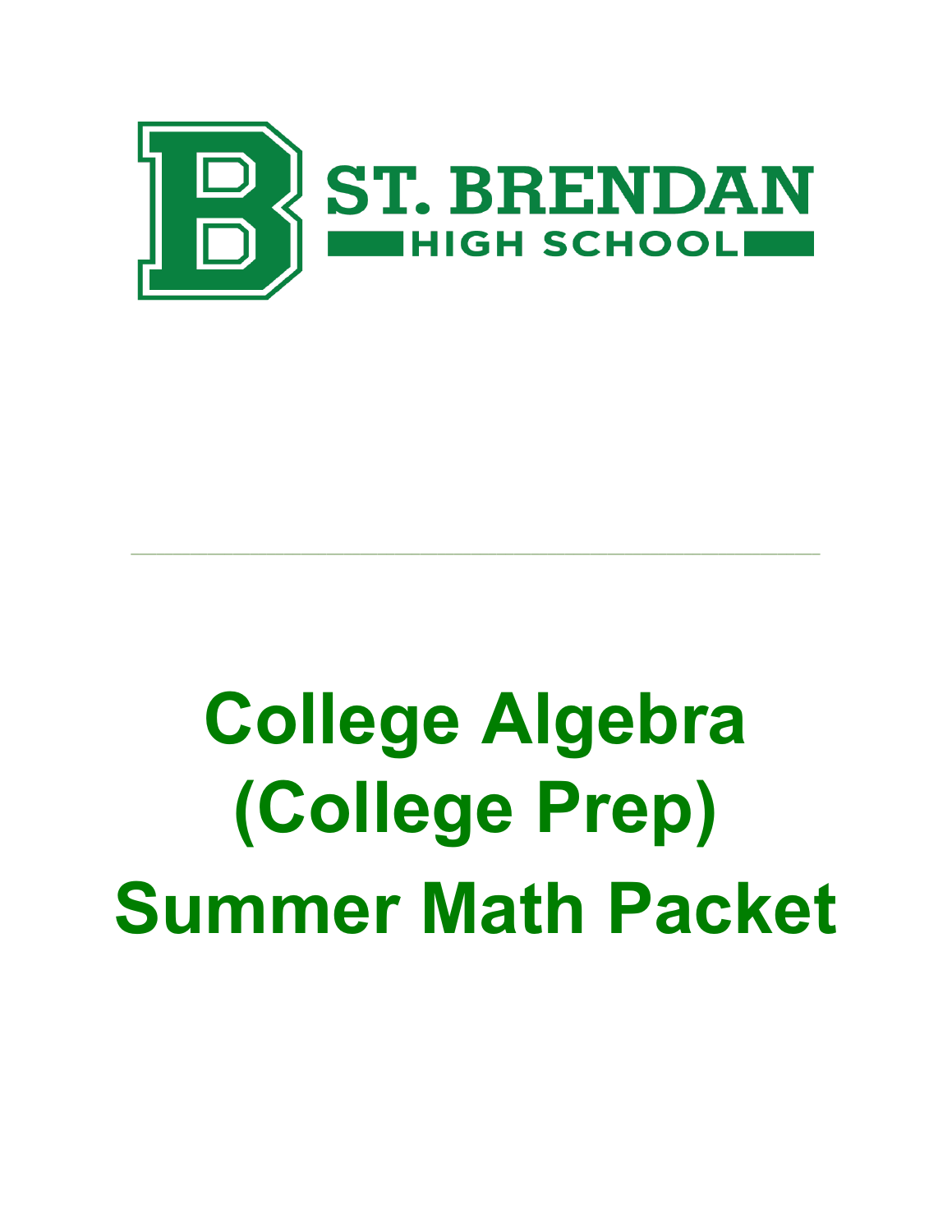### Congratulations! You will soon be learning College Algebra!

This summer math packet is a review of some of the concepts learned in your previous course that are needed when you begin your College Algebra course in August. It will assure that all students begin the school year on the same page and with equal opportunity to learn and build upon mathematical concepts that should have been learned in previous courses.

#### Instructions for completing the packet:

- Please print the packet or use loose leaf paper to complete the packet by hand showing all work. Work must be neat and legible.
- Please use your previous class notes or the websites provided to help you if you need reminders on how to complete some practice problems.
- Take notes as you complete your work. You will be given a quiz on this material the first week of school.
- Work on the packet with your friends. Help each other. Every student is responsible for knowing the material in this packet when you return in August. We will review as a team and everyone will be expected to participate.
- Bring your packet to our first class together. It will be collected for a grade. Only packets done with paper and pencil will be accepted.

### **Helpful Websites:**

http://www.mathty.com/ http://www.purplemath.com/modules/index.htm https://www.khanacademy.org

#### **Helpful for graphing functions:**

https://www.education.ti.com/en/resources/family-of-functions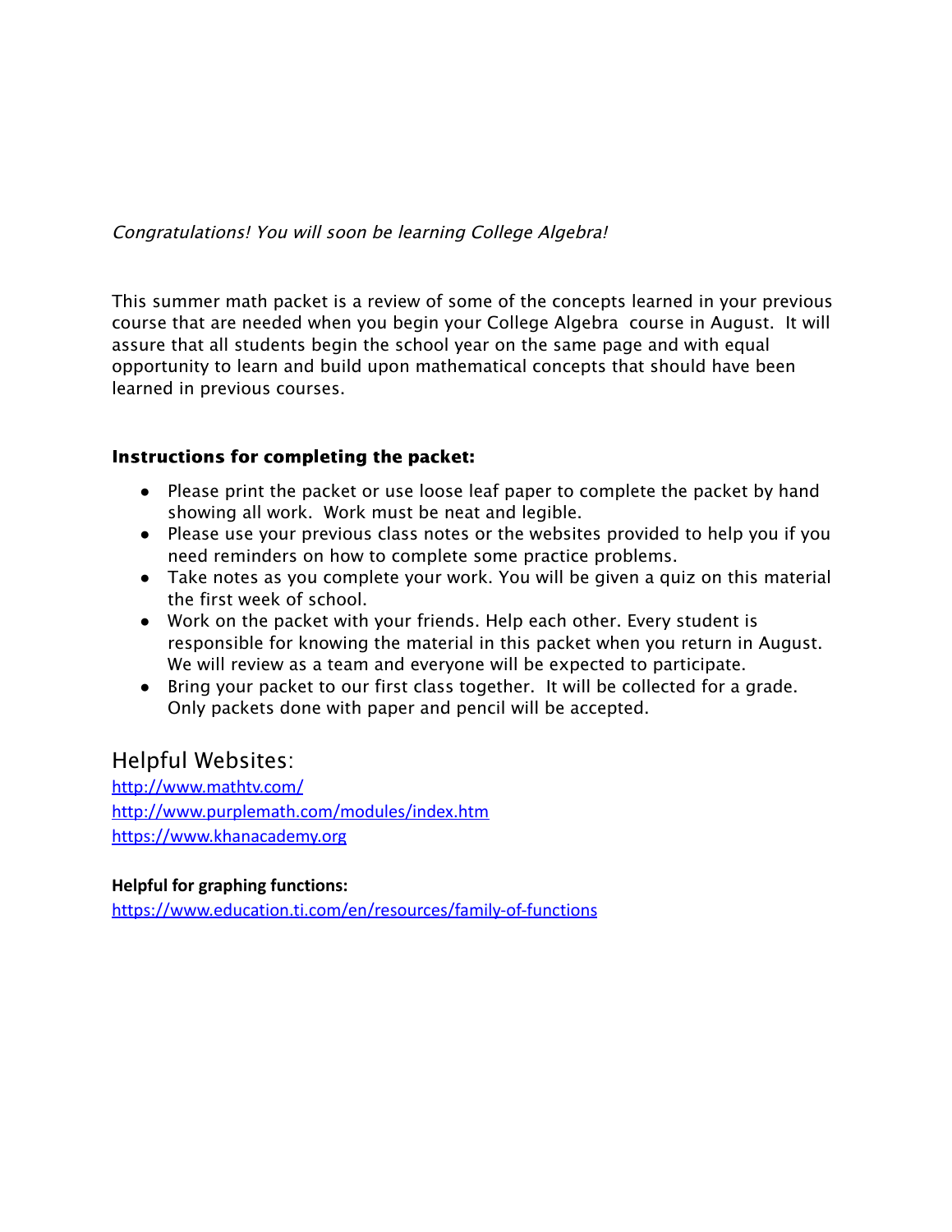College Algebra Summer Math Packet 2022

SHORT ANSWER. Write the word or phrase that best completes each statement or answers the question.

| Simplify the expression.<br>1) 22 - $[10 - (4 - 7)] + (5 - 7)^3$                                                             | 1)  |
|------------------------------------------------------------------------------------------------------------------------------|-----|
| Find the value of the algebraic expression at the given replacement value.<br>2) $\frac{y - 3x}{6x + xy}$ when x = -4, y = 3 | 2)  |
| Solve the equation.<br>$3) -3(k - 5) - (-4k - 2) = 4$                                                                        | 3)  |
| 4) $\frac{x+4}{6} + \frac{x-1}{2} = \frac{5}{6}$                                                                             | 4)  |
| 5) $\frac{1}{4}(x - 12) - \frac{1}{9}(x - 9) = x - 5$                                                                        | 5)  |
| 6) $1.5x + 2.8 = 0.7x - 0.08$                                                                                                | 6)  |
| Write the solution set using interval notation.<br>7) $3(x + 7) \le 4(x - 8)$                                                | 7)  |
| 8) $\frac{-7x - 20}{4} < 37$                                                                                                 | 8)  |
| 9) $\frac{1}{3}(5x - 12) \ge x - 2$                                                                                          | 9)  |
| 10) $\frac{3}{4} + \frac{5}{6} \le \frac{x}{24}$                                                                             | 10) |
| Solve the compound inequality. Graph the solution set.<br>11) $17 \le 4t + 1 \le 21$                                         | 11) |
|                                                                                                                              |     |
| 12) $-32 \le -5z + 3 \le -17$                                                                                                | 12) |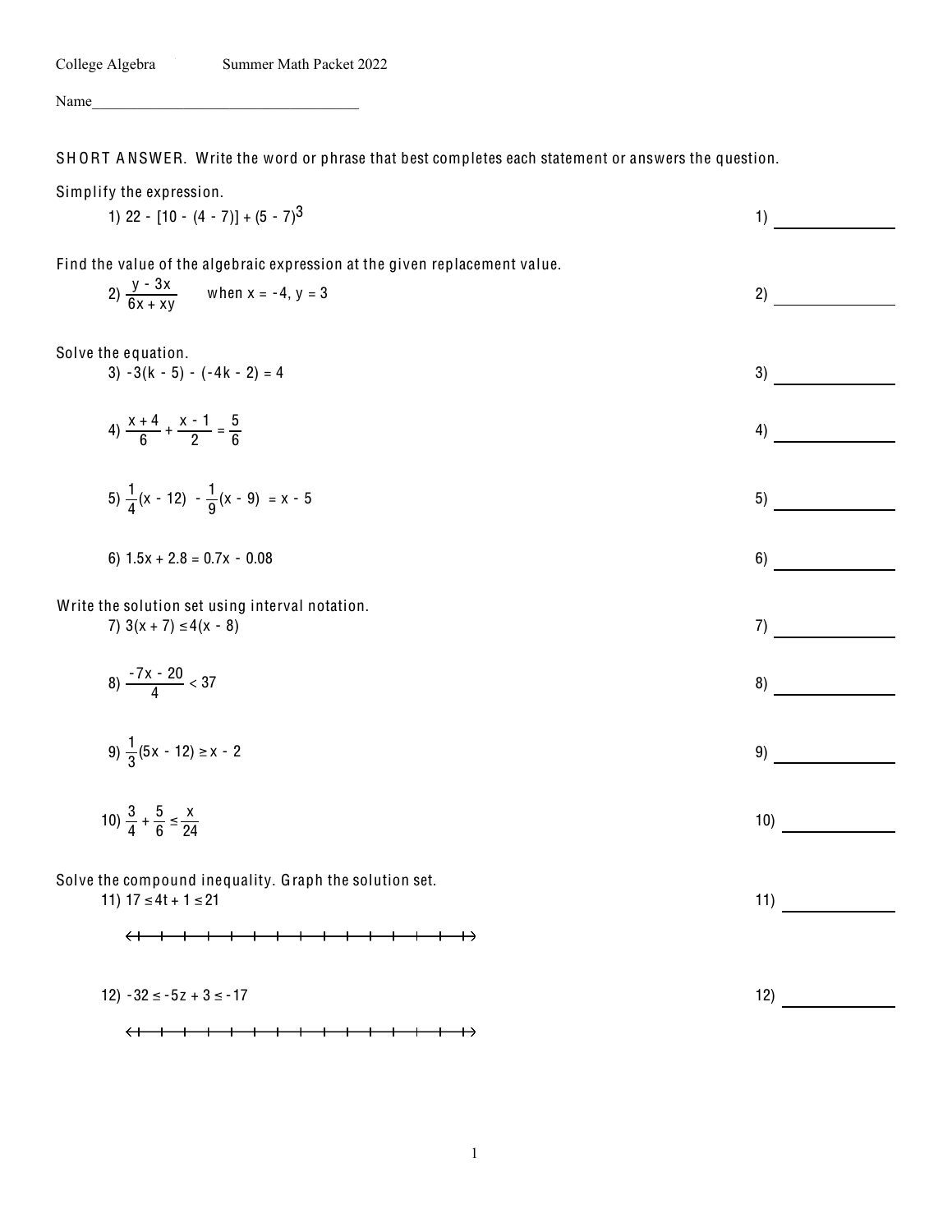13)  $-5x + 1 \ge 11$  or  $3x + 3 \ge -9$  13)

$$
\leftarrow\hspace{0.7cm}\cdot\hspace{0.7cm}\cdot\hspace{0.7cm}\cdot\hspace{0.7cm}\cdot\hspace{0.7cm}\cdot\hspace{0.7cm}\cdot\hspace{0.7cm}\cdot\hspace{0.7cm}\cdot\hspace{0.7cm}\cdot\hspace{0.7cm}\cdot\hspace{0.7cm}\cdot\hspace{0.7cm}\cdot\hspace{0.7cm}\cdot\hspace{0.7cm}\cdot\hspace{0.7cm}\cdot\hspace{0.7cm}\cdot\hspace{0.7cm}\cdot\hspace{0.7cm}\cdot\hspace{0.7cm}\cdot\hspace{0.7cm}\cdot\hspace{0.7cm}\cdot\hspace{0.7cm}\cdot\hspace{0.7cm}\cdot\hspace{0.7cm}\cdot\hspace{0.7cm}\cdot\hspace{0.7cm}\cdot\hspace{0.7cm}\cdot\hspace{0.7cm}\cdot\hspace{0.7cm}\cdot\hspace{0.7cm}\cdot\hspace{0.7cm}\cdot\hspace{0.7cm}\cdot\hspace{0.7cm}\cdot\hspace{0.7cm}\cdot\hspace{0.7cm}\cdot\hspace{0.7cm}\cdot\hspace{0.7cm}\cdot\hspace{0.7cm}\cdot\hspace{0.7cm}\cdot\hspace{0.7cm}\cdot\hspace{0.7cm}\cdot\hspace{0.7cm}\cdot\hspace{0.7cm}\cdot\hspace{0.7cm}\cdot\hspace{0.7cm}\cdot\hspace{0.7cm}\cdot\hspace{0.7cm}\cdot\hspace{0.7cm}\cdot\hspace{0.7cm}\cdot\hspace{0.7cm}\cdot\hspace{0.7cm}\cdot\hspace{0.7cm}\cdot\hspace{0.7cm}\cdot\hspace{0.7cm}\cdot\hspace{0.7cm}\cdot\hspace{0.7cm}\cdot\hspace{0.7cm}\cdot\hspace{0.7cm}\cdot\hspace{0.7cm}\cdot\hspace{0.7cm}\cdot\hspace{0.7cm}\cdot\hspace{0.7cm}\cdot\hspace{0.7cm}\cdot\hspace{0.7cm}\cdot\hspace{0.7cm}\cdot\hspace{0.7cm}\cdot\hspace{0.7cm}\cdot\hspace{0.7cm}\cdot\hspace{0.7cm}\cdot\hspace{0.7cm}\cdot\hspace{0.7cm}\cdot\hspace{0.7cm}\cdot\hspace{0.7cm}\cdot\hspace{0.7cm}\cdot\hspace{0.7cm}\cdot\hspace{0.7
$$

Solve the absolute value equation.  $14) | 6x + 7 | = 9$  14)

$$
15)\left|\frac{9x+36}{4}\right| = 9
$$

$$
16) |5x - 7| = |x - 4|
$$

$$
17) |7x + 2| = |-8 + 8x|
$$

Solve the inequality. Graph the solution set.  $18) | 8k + 1 | \le 4$  18)

| 19) $ x - 3  + 6 \ge 11$ |  |
|--------------------------|--|
|                          |  |

#### Solve the absolute value equation.

 $20)$   $|4x + 6| = 7$  20)

$$
21) |8x + 4| + 8 = 17
$$

$$
22)\left|\frac{7x-2}{3}\right| = 4
$$

Graph the equation.

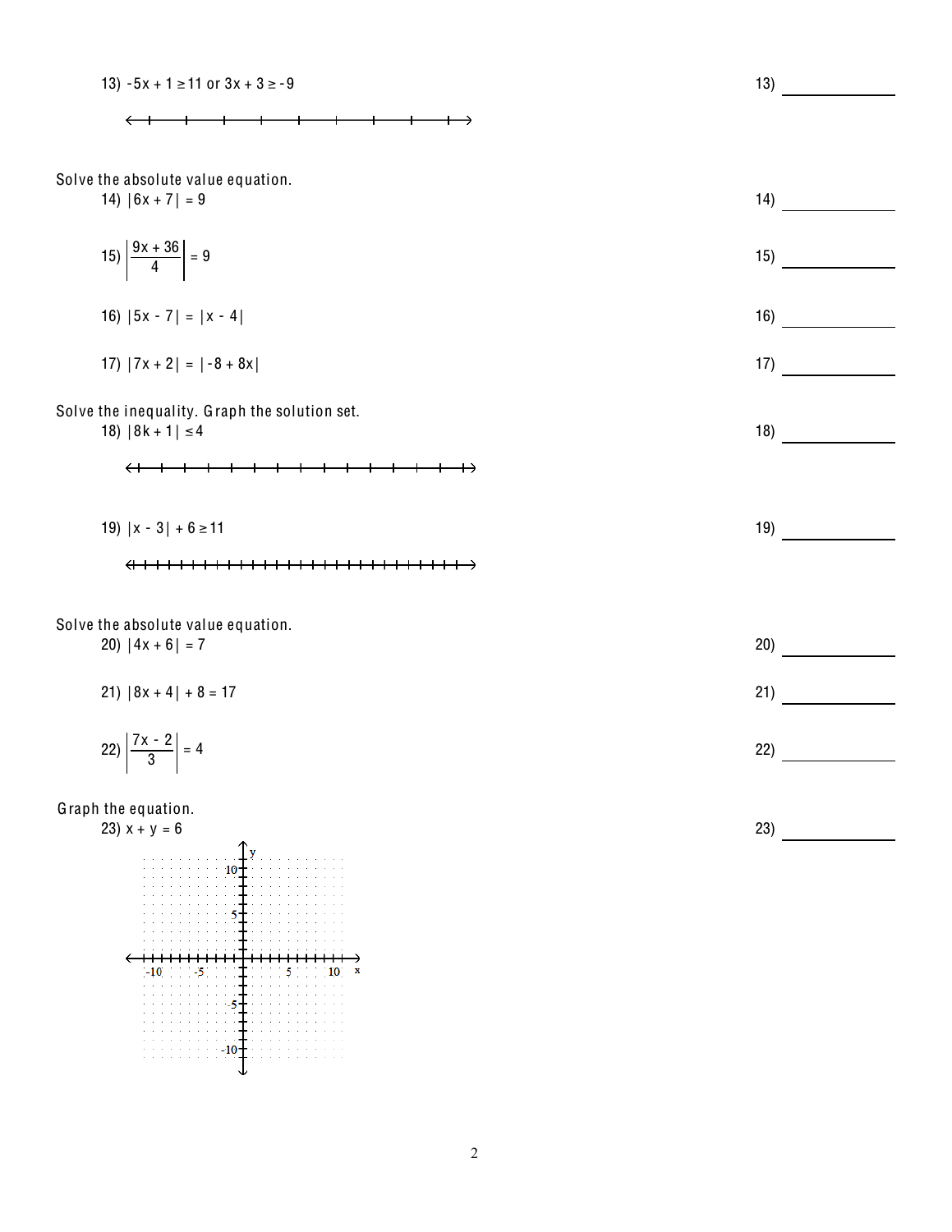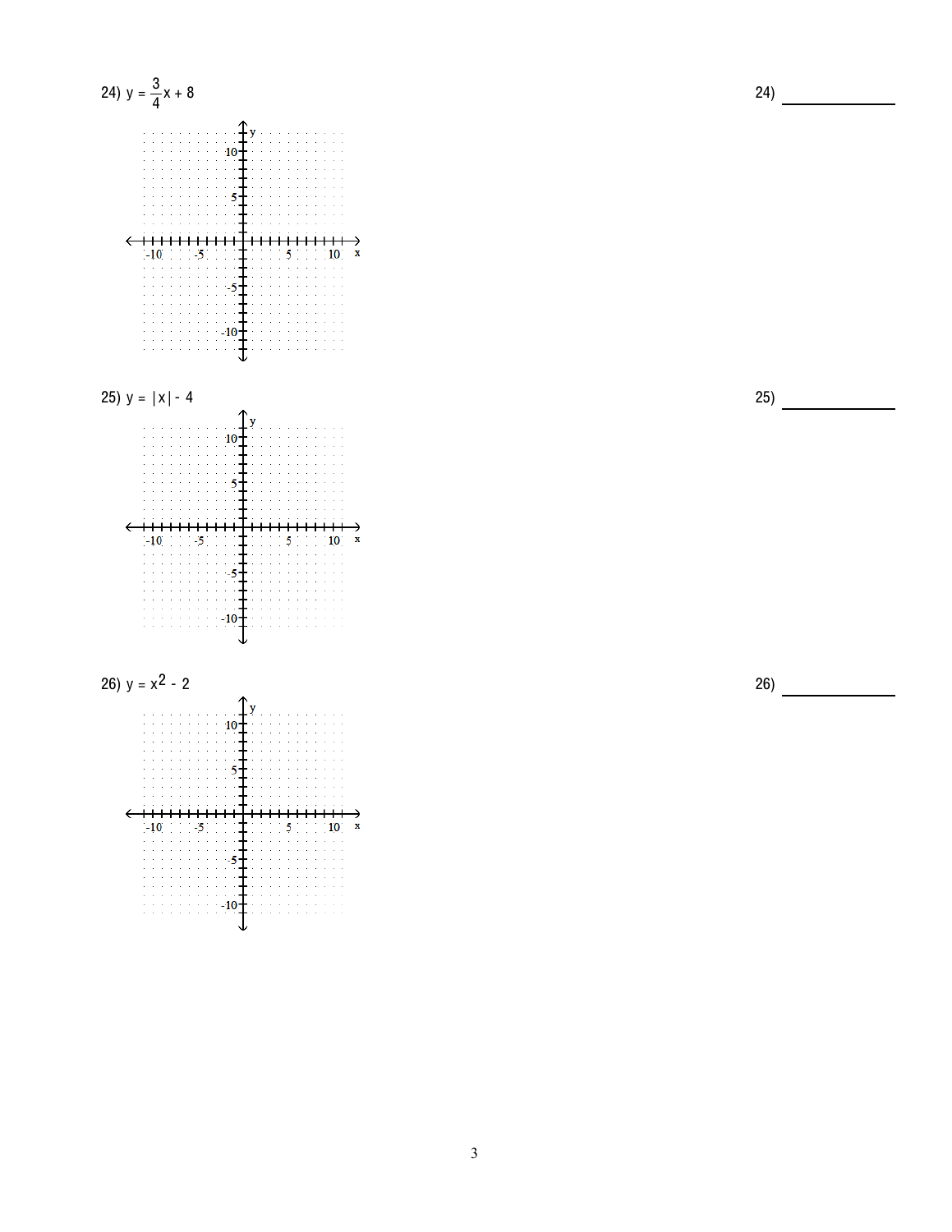

Find the domain and the range of the relation. Use the vertical line test to determine whether the graph is the graph of a function.

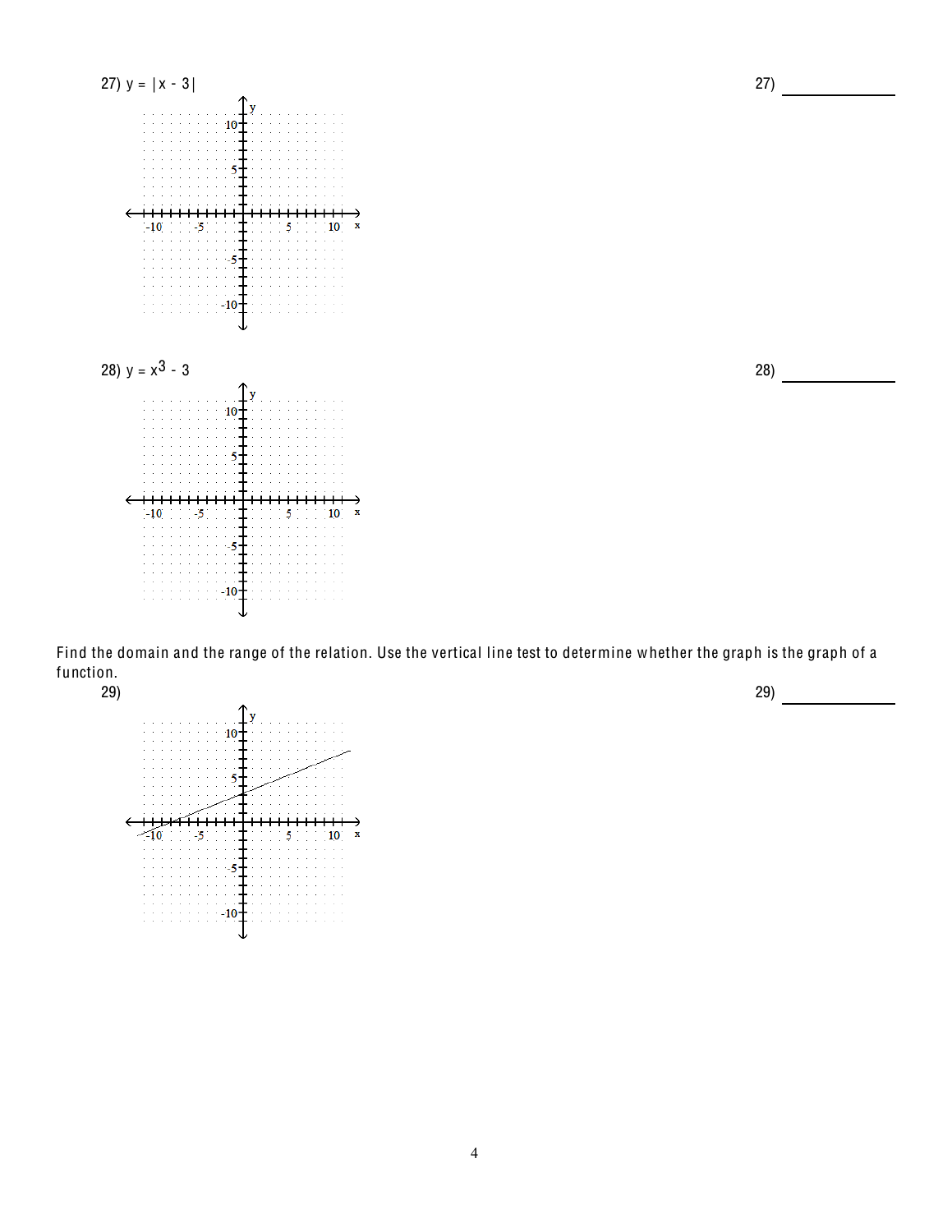

Find the indicated value.

32) Find  $f(-4)$  when  $f(x) = 3x^2 - 5x + 6$ .

Graph the function.



 $31)$ 

 $32)$ 

 $33)$ 

5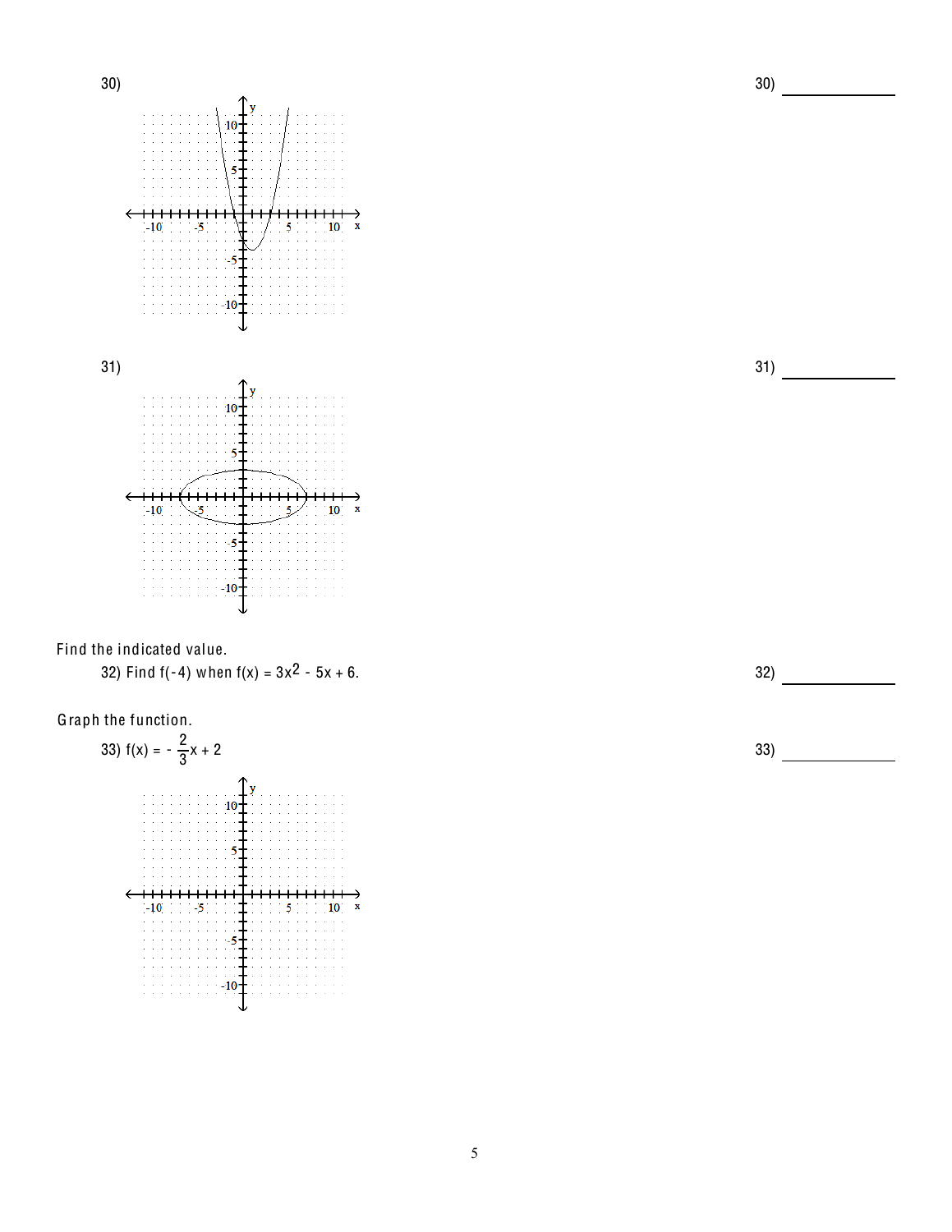

Find the slope of the line that goes through the given points.  $37)$   $(-6, -2), (3, -2)$ 

38)  $(5, -8)$ ,  $(-4, 5)$ 

39)  $(-8, 7)$ ,  $(-8, 6)$ 

**35)** 

36)

38) 39)

34)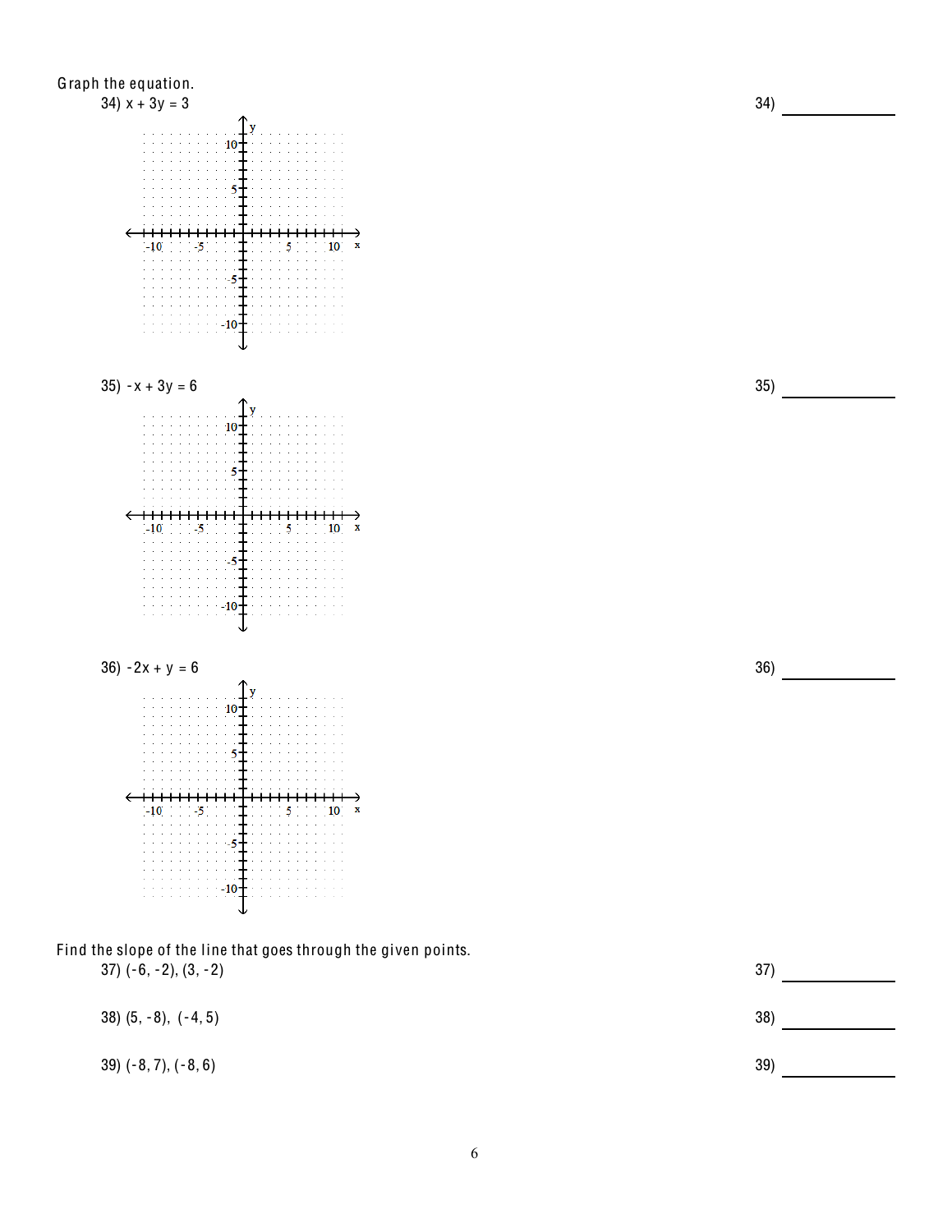Use the points shown on the graph to determine the slope of the line. 40)



42)  $3x + 5y = 28$ 42) 43)  $43) - 2y + 4x = 10$ Find the slope and the y-intercept of the line.  $44)$   $3x + 5y = -16$ 44) Find the slope of the line.  $\left( \frac{45}{2} \right)$ 45)  $x + 9 = 5$ Determine whether the lines are parallel, perpendicular, or neither. 46)  $54x - 9y = 5$ 46)  $6x - y = 7$  $47) - 3x - 6y = 2$  $\left( \frac{47}{2} \right)$  $2x - y = 6$ 

 $\left( \begin{array}{c} 41 \end{array} \right)$ 

 $40)$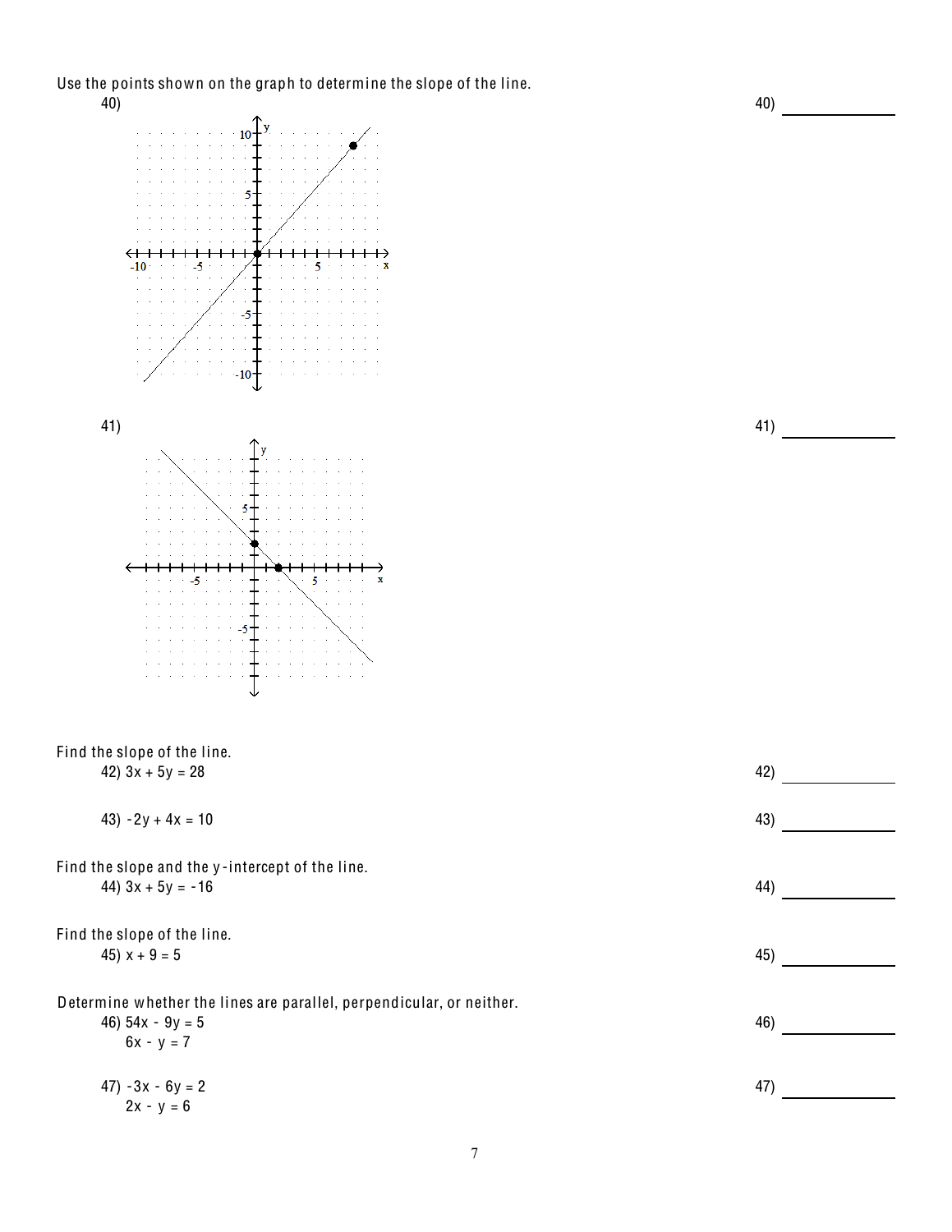

Write an equation of the line with the given slope and containing the given point. Write the equation in the form  $y = mx + b$ .

50) Slope -4; through (-2, 5) 50)



Write an equation in standard form for the line graphed.

Find an equation of the line. Write the equation using function notation. 52) Through (1, 8) and (4, 14) 52) 53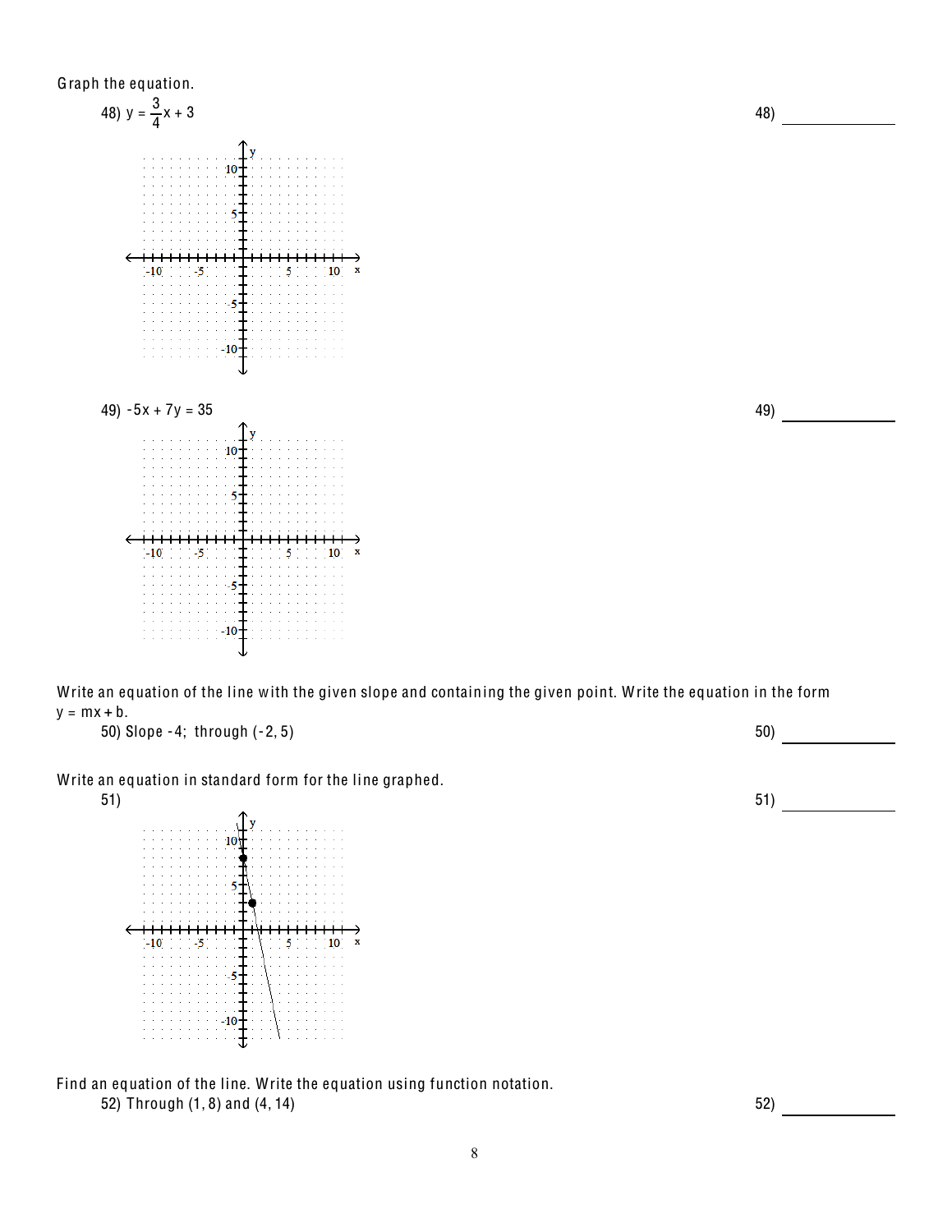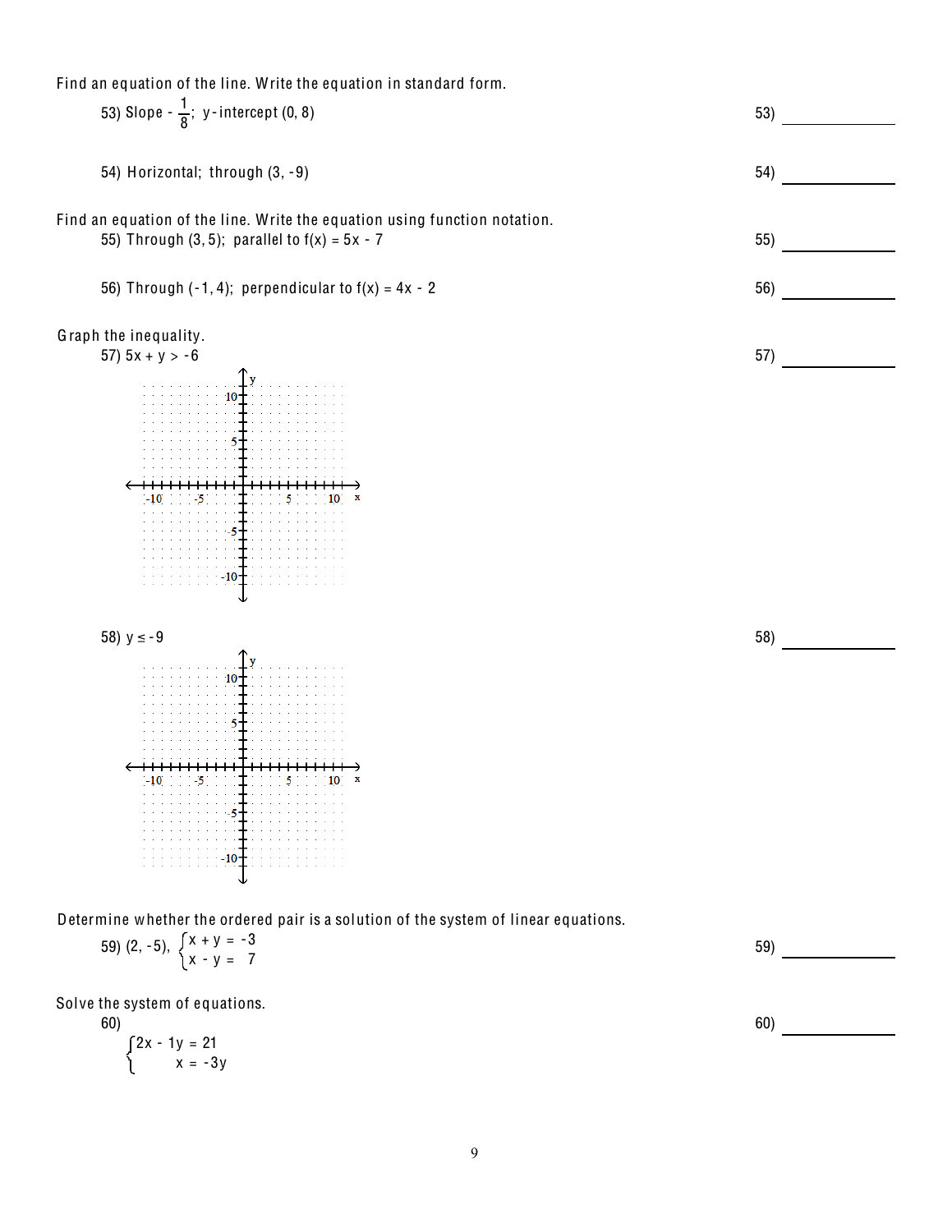$61)$ 

62)

63)

 $64)$ 





 $61)$  $\begin{cases} 5x + 2y = 1 \\ 2x + 2y = 16 \end{cases}$  $62)$  $\begin{cases} 4x + y = 27 \\ 2x + 4y = 24 \end{cases}$ 

Graph the solutions to the system of linear inequalities.





$$
66)\,\frac{x^9y^{12}}{x^4y^5}
$$

$$
67)\frac{x^{-7}y^{11}}{x^{-2}y^{-2}}
$$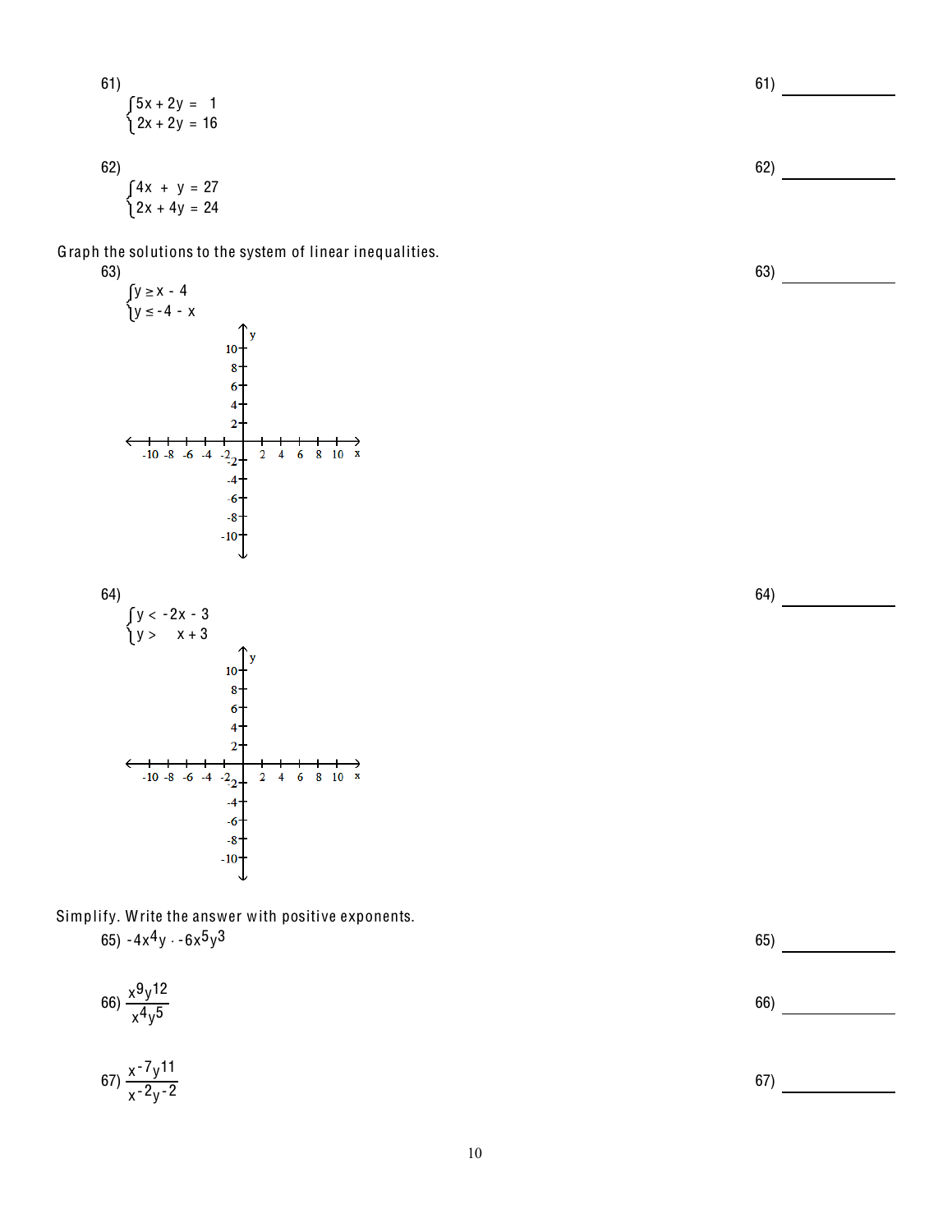|           | 68) $\frac{18x^{-1}y^{4}}{3xy^{-2}}$                                                                  | 68) |
|-----------|-------------------------------------------------------------------------------------------------------|-----|
|           | Perform the indicated operations.<br>69) $(7x^8 + 7x^7 + 9x^6 - 4) + (4x^8 + 4x^7 + 4x^6 + 9)$        | 69) |
|           | 70) $(5x^2 + 6) - (-x^3 + 8x^2 + 10)$                                                                 | 70) |
|           | 71) Subtract (4x <sup>7</sup> - 16x <sup>6</sup> - 18) from (7x <sup>7</sup> + 15x <sup>6</sup> + 6). | 71) |
| Multiply. | 72) -9ax <sup>5</sup> (-10ax <sup>6</sup> - 12x <sup>2</sup> - 2a)                                    | 72) |
|           | 73) $(x - 1)(4x + 12)$                                                                                | 73) |
|           | 74) $(7x - 3)^2$                                                                                      | 74) |
|           | Factor the polynomial completely.<br>75) $18x^3 - 6x$                                                 | 75) |
|           | 76) $x(y - 15) - 7(y - 15)$                                                                           | 76) |
|           | 77) $4x + 36 + xy + 9y$                                                                               | 77) |
|           | 78) xy + 12x - 10y - 120                                                                              | 78) |
|           | 79) $x^2$ + 7x - 44                                                                                   | 79) |
|           | 80) $4x^2 - 28x + 48$                                                                                 | 80) |
|           | 81) $15x^2 + 16x + 4$                                                                                 | 81) |
|           | 82) $25x^2 - 9$                                                                                       | 82) |
|           | Solve the equation.<br>83) $(4x - 3)(x + 1) = 0$                                                      | 83) |
|           | 84) $x^3 = 81x$                                                                                       | 84) |
|           | 85) $4x^2 + 12x + 9 = 0$                                                                              | 85) |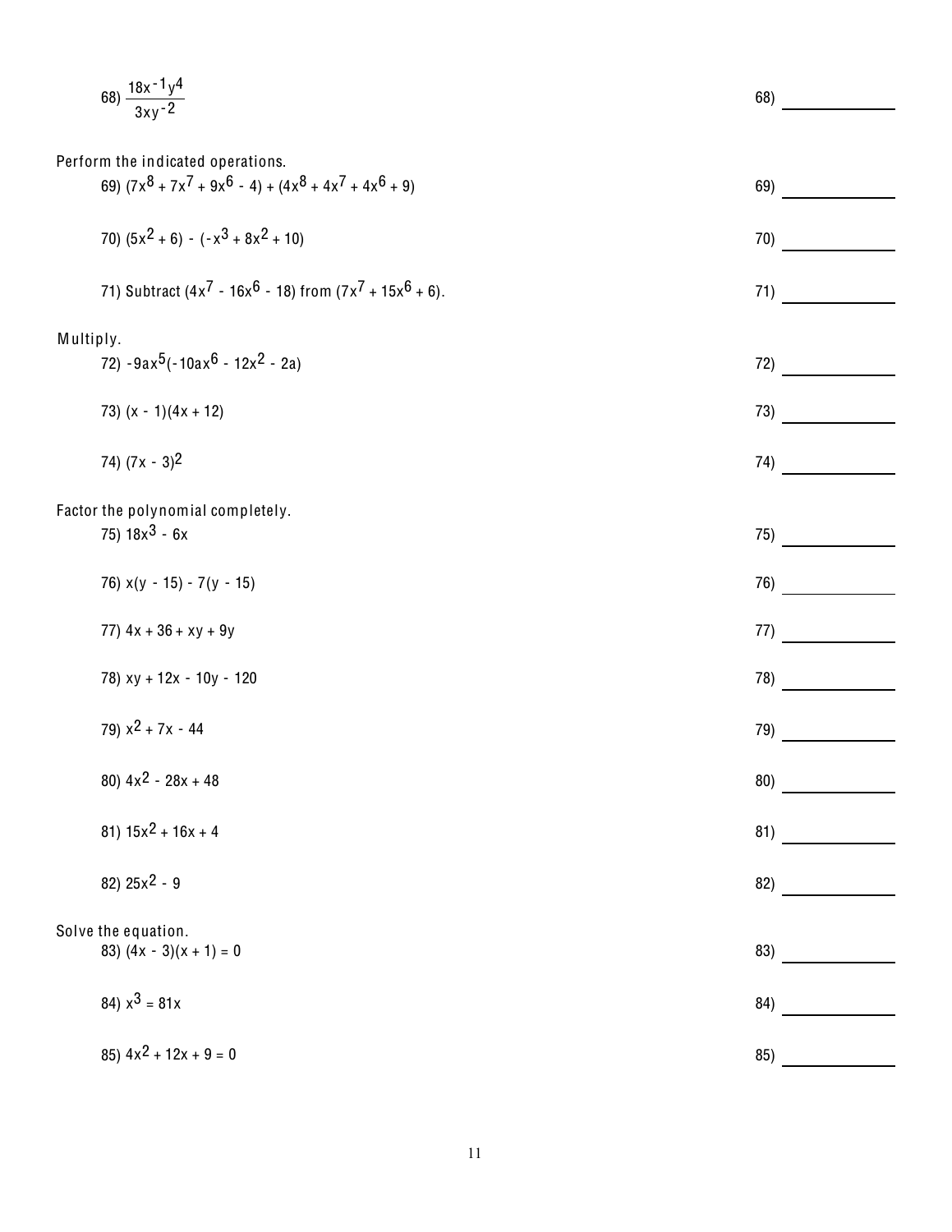Find the domain of the rational function.  $\mathbf{R}$ 

86) f(x) = 
$$
\frac{-9x}{(7-x)}
$$
  
\n87) f(x) =  $\frac{1-8x}{x^2-18x+17}$   
\nSimplify the rational expression.  
\n88)   
\n  
\n89)  $\frac{7x^2+21x^3}{10x+30x^2}$   
\n  
\nMultiply or divide as indicated. Simplify completely.  
\n90)  $\frac{35x+35}{10x+5}$   
\n $\frac{5x-5}{x^2-7}$   
\n91)  $\frac{x^2-24x+144}{10x-120} + \frac{2x-24}{20}$   
\n  
\nPerform the indicated operation. Simplify if possible.  
\n92)  $\frac{x}{x-3} + \frac{5}{x-3}$   
\n93)  $\frac{3}{t} + \frac{7}{t+3}$   
\n94)  $\frac{b}{b^2-25} + \frac{5}{b+5} - \frac{6}{b}$   
\nDivide.  
\n95)  $\frac{-40x^6-55x^5-64x^4}{-8x^5}$   
\n96) (-10x<sup>3</sup> - 13x<sup>2</sup> - 10x - 3) ÷ (2x + 1)  
\n97) (36x<sup>3</sup> - 25x) + (6x - 1)  
\n  
\n98)  $\frac{3}{b} + \frac{4}{3} = \frac{x-4}{3}$   
\n99)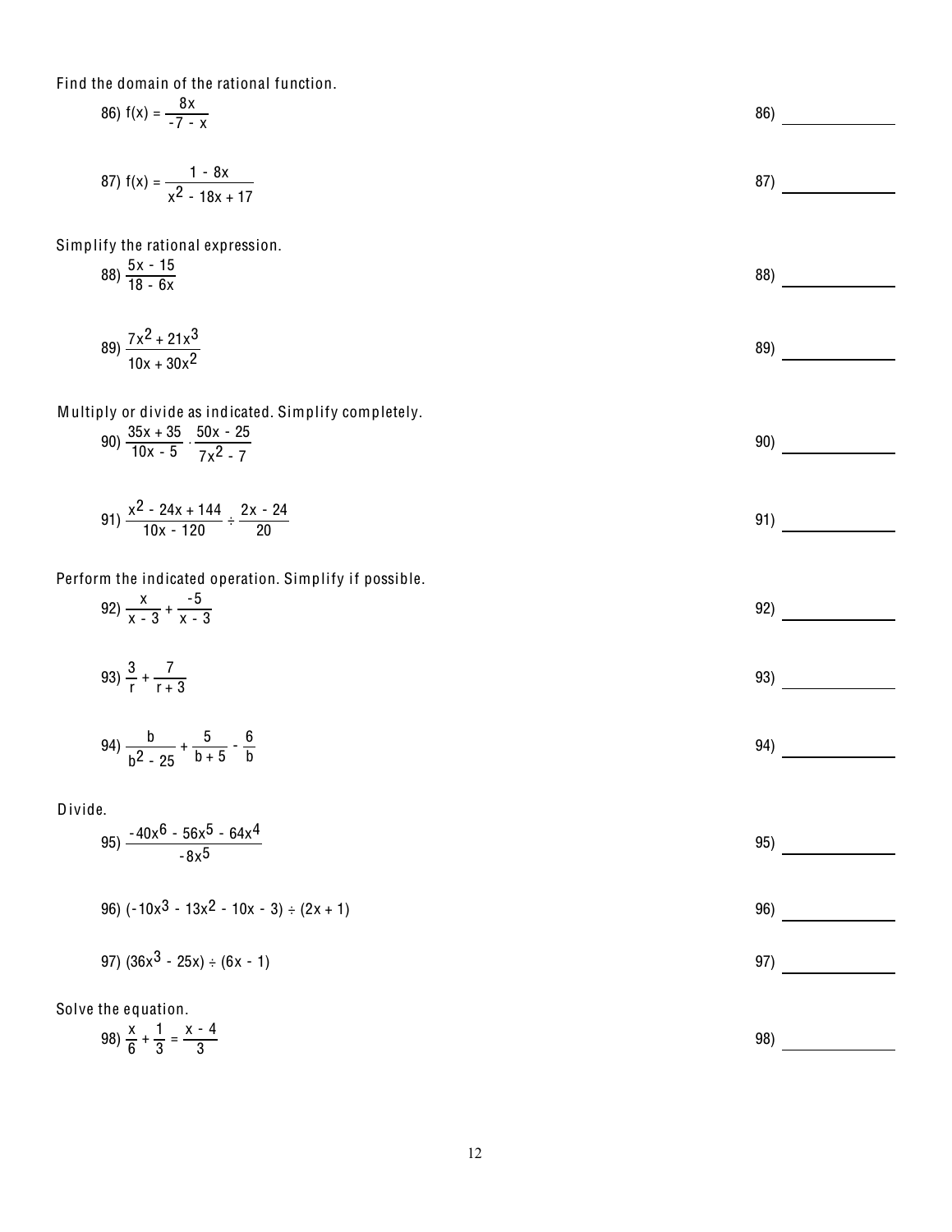99) 
$$
1 + \frac{1}{x} = \frac{12}{x^2}
$$
  
\n99) ...  
\nFind the square root. Assume that all variables represent positive real numbers.  
\n100)  $\sqrt{4x^6}$   
\n101)  $\sqrt[3]{-729x^6}$   
\n102)  $\sqrt[3]{-27x^{30}y^{36}}$   
\n103)  $-\sqrt[3]{-27x^{30}y^{36}}$   
\n104)  $\sqrt[3]{\frac{1216}{x^{24}}}$   
\n105)  $27\sqrt[4]{3}$   
\n106)  $27\sqrt[4]{3}$   
\n107)  $7x^{3/4}$   
\n108)  $27\sqrt[4]{3}$   
\n109)  $27\sqrt[4]{3}$   
\n101)  $27\sqrt[4]{3}$   
\n101)  $27\sqrt[4]{3}$   
\n102)  $27\sqrt[4]{3}$   
\n103)  $27\sqrt[4]{266x^{12}y^8}$   
\n104)  $2\sqrt[3]{\frac{216}{x^{24}}}$   
\n105)  $81^{1/2}$   
\n106)  $27\sqrt[4]{3}$   
\n107)  $7x^{3/4}$   
\n108)  $64^{-4/3}$   
\n109)  $-64^{-4/3}$   
\n109)  $-64^{-4/3}$   
\n109)  $64^{-4/3}$   
\n110)  $\frac{\sqrt[4]{3} \cdot x^{6/5}}{x \cdot 7^{7/2}}$   
\n111)  $\frac{\sqrt[4]{3} \cdot x^{6/5}}{x^{7/2}}$   
\n112)  $\frac{\sqrt[4]{3}}{\sqrt[4]{14}}$   
\n113)  $(b^3)^{2/3}$   
\n115)  $(b^3)^{2/3}$   
\n116)  $\frac{113}{25}$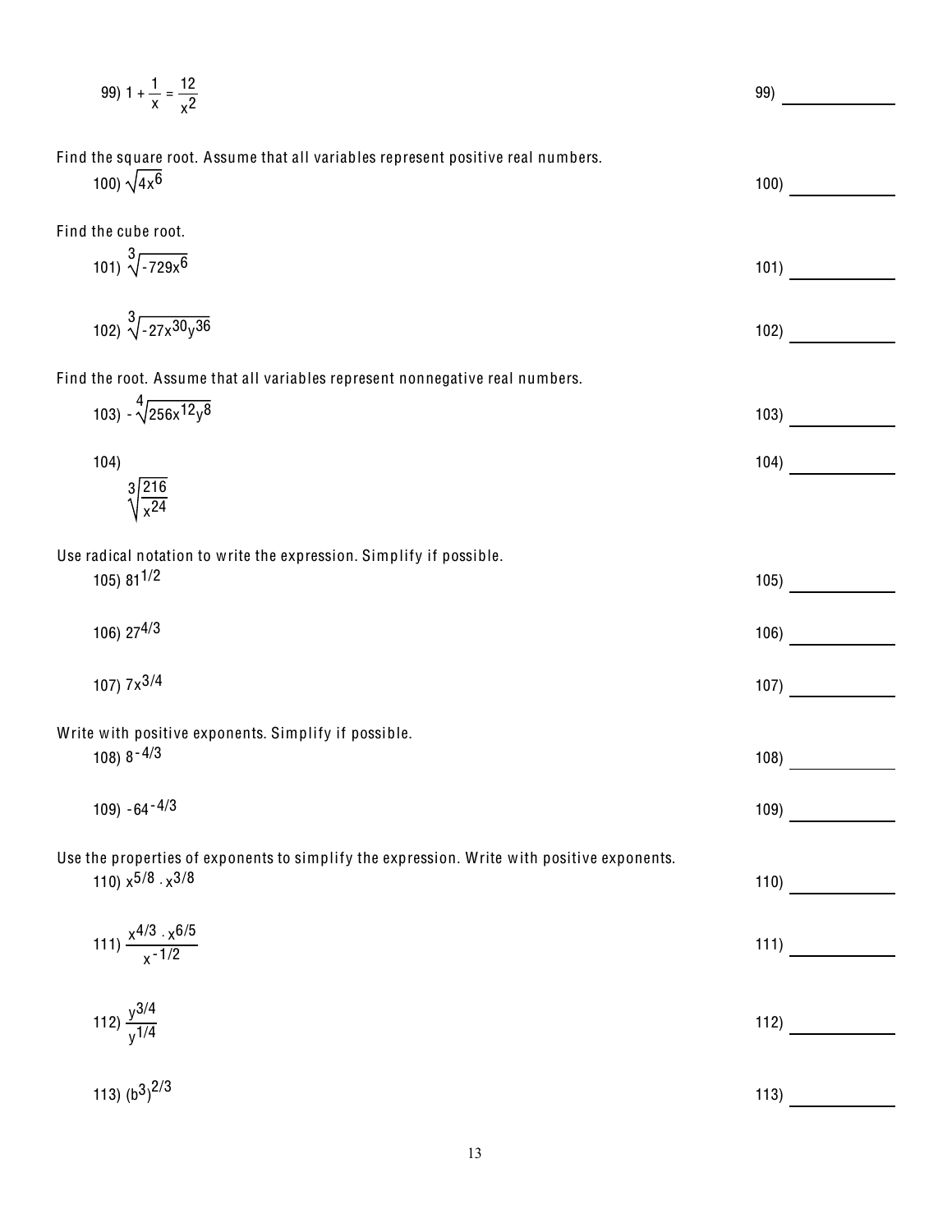Use the product rule to multiply. Assume all variables represent positive real numbers.

114)  $\sqrt{32} \cdot \sqrt{50}$ 

$$
115)\ \frac{3}{\sqrt{5}}\ \frac{3}{\sqrt{25}}\ \frac{115}{\sqrt{25}}
$$

 $114)$ 

 $\overline{117}$ 

 $120)$ 

 $121)$ 

 $122)$ 

 $123)$ 

 $124)$ 

 $125)$ 

 $126)$ 

 $127)$ 

Use the quotient rule to divide and simplify.

$$
116)\sqrt{\frac{3}{16}}\tag{116}
$$

Simplify the radical expression. Assume that all variables represent positive real numbers. 117)  $\sqrt{500k^7q^8}$ 

$$
118)\ \frac{3}{\sqrt{64x^4y^5}}
$$

$$
119) \frac{5}{\sqrt{1024 \times ^3 \frac{y^2}{2^2}}}
$$

Find the distance between the pair of points. 120)  $(5, -2)$  and  $(3, -6)$ 

Find the midpoint of the line segment whose endpoints are given. 121)  $(3, -8)$ ,  $(-3, 1)$ 

Add or subtract. Assume all variables represent positive real numbers. 122)  $-5\sqrt{7} - 4\sqrt{63}$ 

$$
123) - 4\sqrt{108} + 4\sqrt{75} - 7\sqrt{243}
$$

Solve.

124) Find the perimeter of the trapezoid. Simplify.



Multiply, and then simplify if possible. Assume all variables represent positive real numbers. 125)  $\sqrt{7}(\sqrt{35} + \sqrt{7})$ 

|--|

127)  $(\sqrt{5} + \sqrt{7})^2$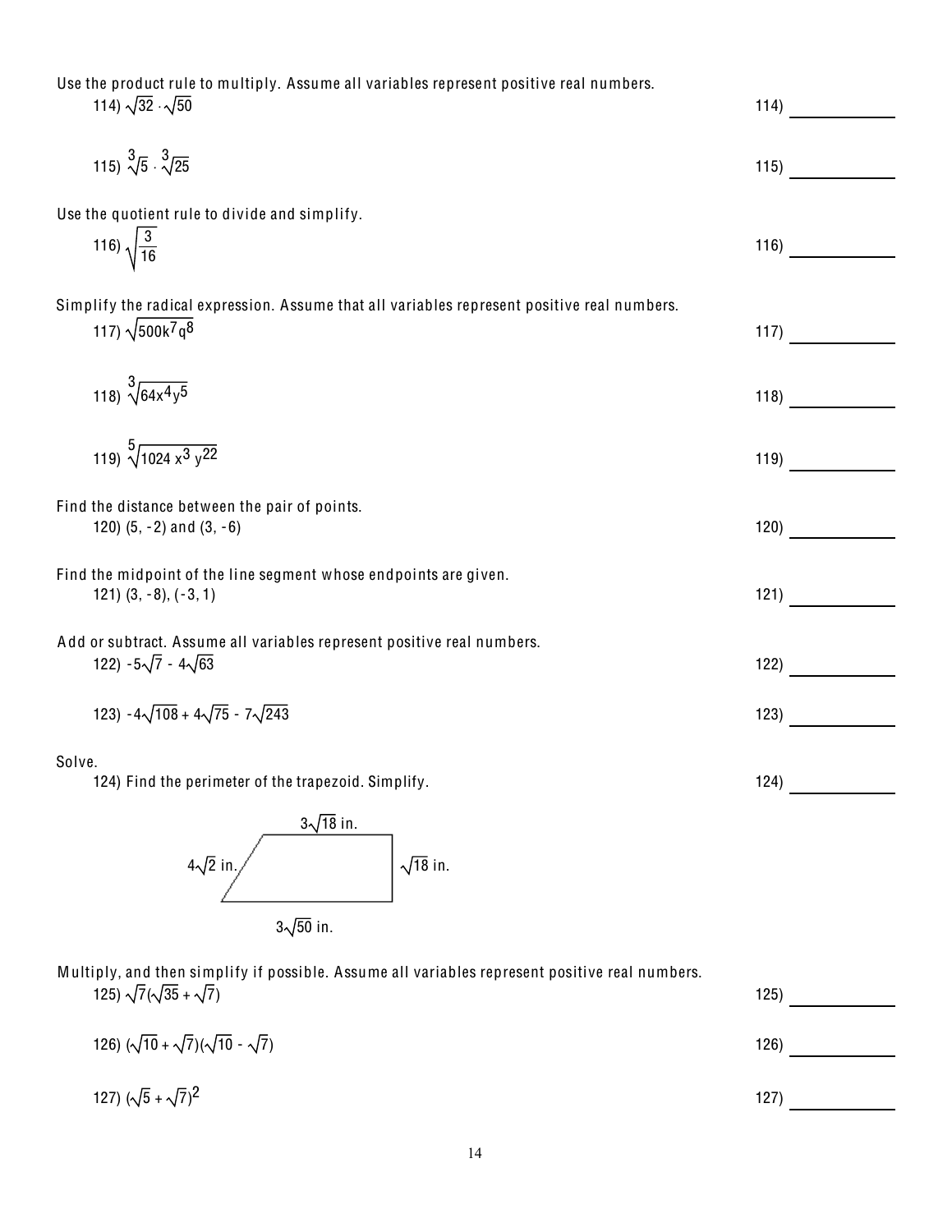Solve.

$$
128)\sqrt{9x-8}-8=0
$$

$$
129)\sqrt{x-2} = 5
$$

Rationalize the denominator and simplify. Assume that all variables represent positive real numbers.  $\overline{ }$ 

$$
130)\ \sqrt{\frac{1}{7}}\tag{130}
$$

$$
131)\frac{35}{\sqrt{7}x}
$$
 (131)

$$
132) \frac{3}{6 - \sqrt{10}}
$$

$$
133)\frac{\sqrt{6}-\sqrt{7}}{\sqrt{6}+\sqrt{7}}
$$

Rationalize the numerator and simplify. Assume all variables represent positive real numbers.

| 134) $\frac{3\sqrt{x}}{\sqrt{x}}$ | 134) |  |
|-----------------------------------|------|--|
| $\sqrt{5y}$                       |      |  |

Write in terms of i. 135)  $\sqrt{-144}$  $\begin{array}{c}\n\text{135)} \end{array}$ 

$$
136)\sqrt{-270}
$$

Multiply or divide. 137)  $\sqrt{-5}$   $\sqrt{-6}$  $137)$ 

$$
138)\frac{\sqrt{-40}}{\sqrt{-5}}
$$

 $139)$ 

Perform the indicated operation. Write the result in the form  $a + bi$ . 139)  $(3 - 6i) + (7 + 2i)$ 

 $140)$ 140)  $(6 - 4i) - (6 - i)$ 

141)  $4i(9 - 7i)$ 

$$
142) (8 + 9i)^2
$$

Solve the equation by completing the square.

$$
143) x2 - 2x - 3 = 0
$$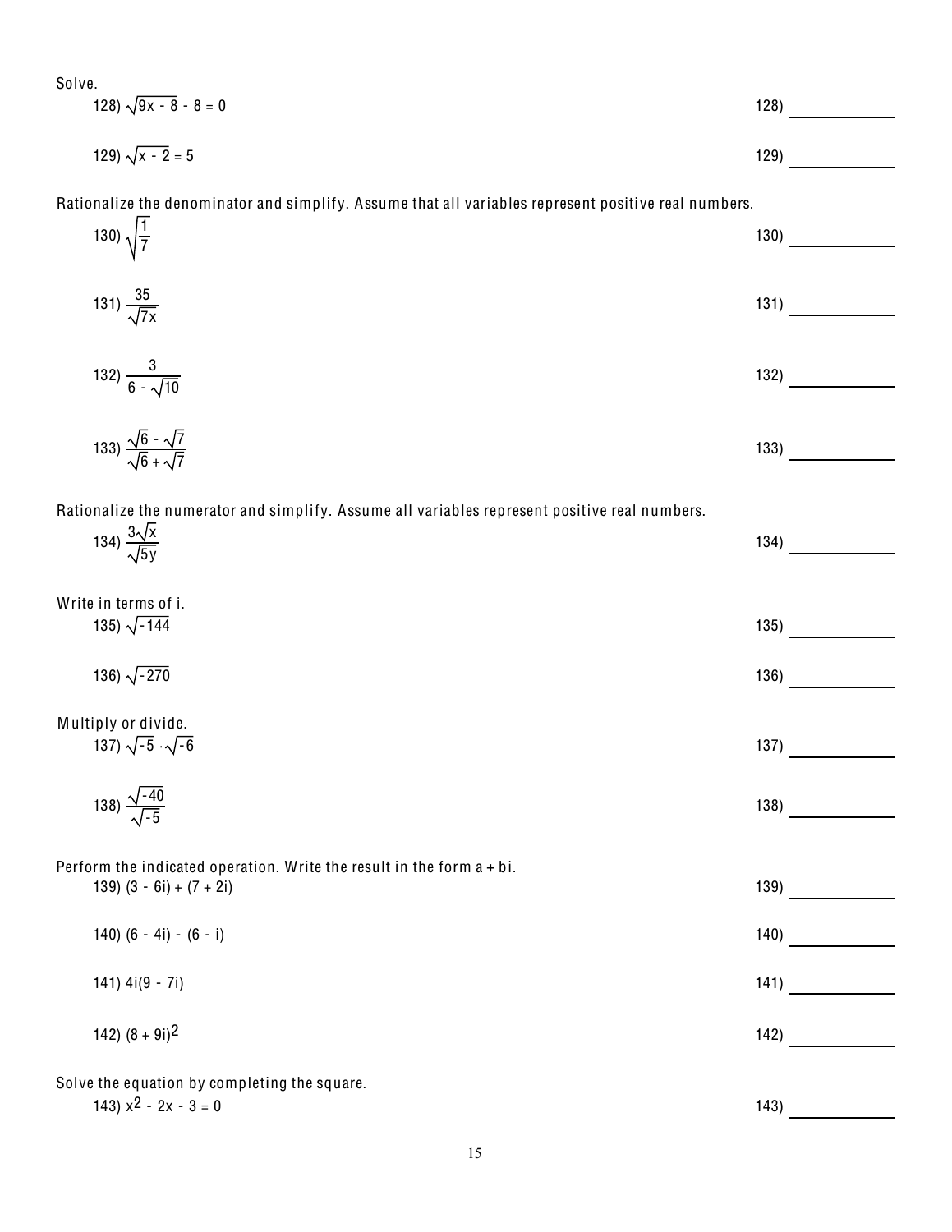| 144) $x^2$ + 16x + 47 = 0                                                                                      | 144)  |
|----------------------------------------------------------------------------------------------------------------|-------|
| Use the quadratic formula to solve the equation.<br>145) $x^2$ + 10x + 24 = 0                                  | 145)  |
|                                                                                                                |       |
| Use the discriminant to determine the number and type of solutions of the equation.<br>146) $x^2 - 6x + 5 = 0$ | 146)  |
| 147) $x^2 - 12x + 36 = 0$                                                                                      | 147)  |
| 148) $x^2 - 3x + 8 = 0$                                                                                        | (148) |
| Write as an exponential equation.                                                                              |       |
| 149) $\log_5 \frac{1}{25} = -2$                                                                                | 149)  |
| 150) $\log_7 \sqrt{7} = \frac{1}{2}$                                                                           | 150)  |
| Write as a logarithmic equation.                                                                               |       |
| 151) $5^2 = 25$                                                                                                | 151)  |
| 152) $5-3 = \frac{1}{125}$                                                                                     | 152)  |
| Find the value of the logarithmic expression.                                                                  |       |
| 153) log 3 27                                                                                                  | 153)  |
| 154) $log_{1/4}$ 4                                                                                             | 154)  |
| Simplify.                                                                                                      |       |
| 155) $log_7 713$                                                                                               | 155)  |
| 156) $log_{9}9$                                                                                                | 156)  |
| Find the value of the logarithmic expression.                                                                  |       |
| 157) $\log_{3} \frac{1}{27}$                                                                                   | 157)  |
| Solve for x.                                                                                                   |       |
| 158) $\log_5 25 = x$                                                                                           | 158)  |
| 159) $log_3 x = -2$                                                                                            | 159)  |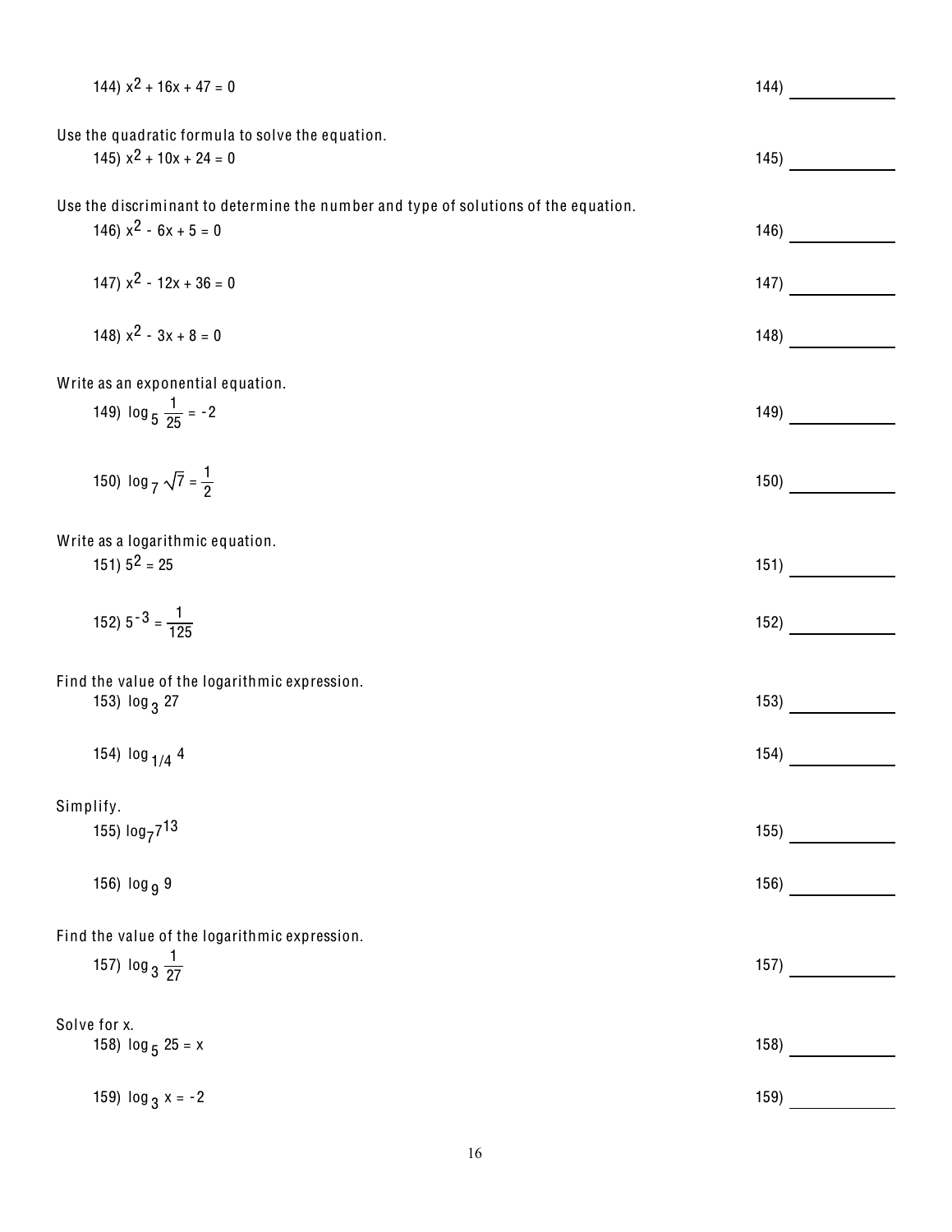| Express as the logarithm of a single expression. Assume that variables represent positive numbers.<br>160) $log_3 9 + log_3 7$ | 160) |
|--------------------------------------------------------------------------------------------------------------------------------|------|
| 161) $\log_8 2 + \log_8 (x^3 - 2) + \log_8 4$                                                                                  | 161) |
| 162) $\log_7 8 - \log_7 10$                                                                                                    | 162) |
| Use the power property to rewrite the expression.                                                                              |      |
| 163) $log_2 x^8$                                                                                                               | 163) |
| 164) $log_2 13^{-2}$                                                                                                           | 164) |
| 165) $\log_{4} \sqrt[5]{y}$                                                                                                    | 165) |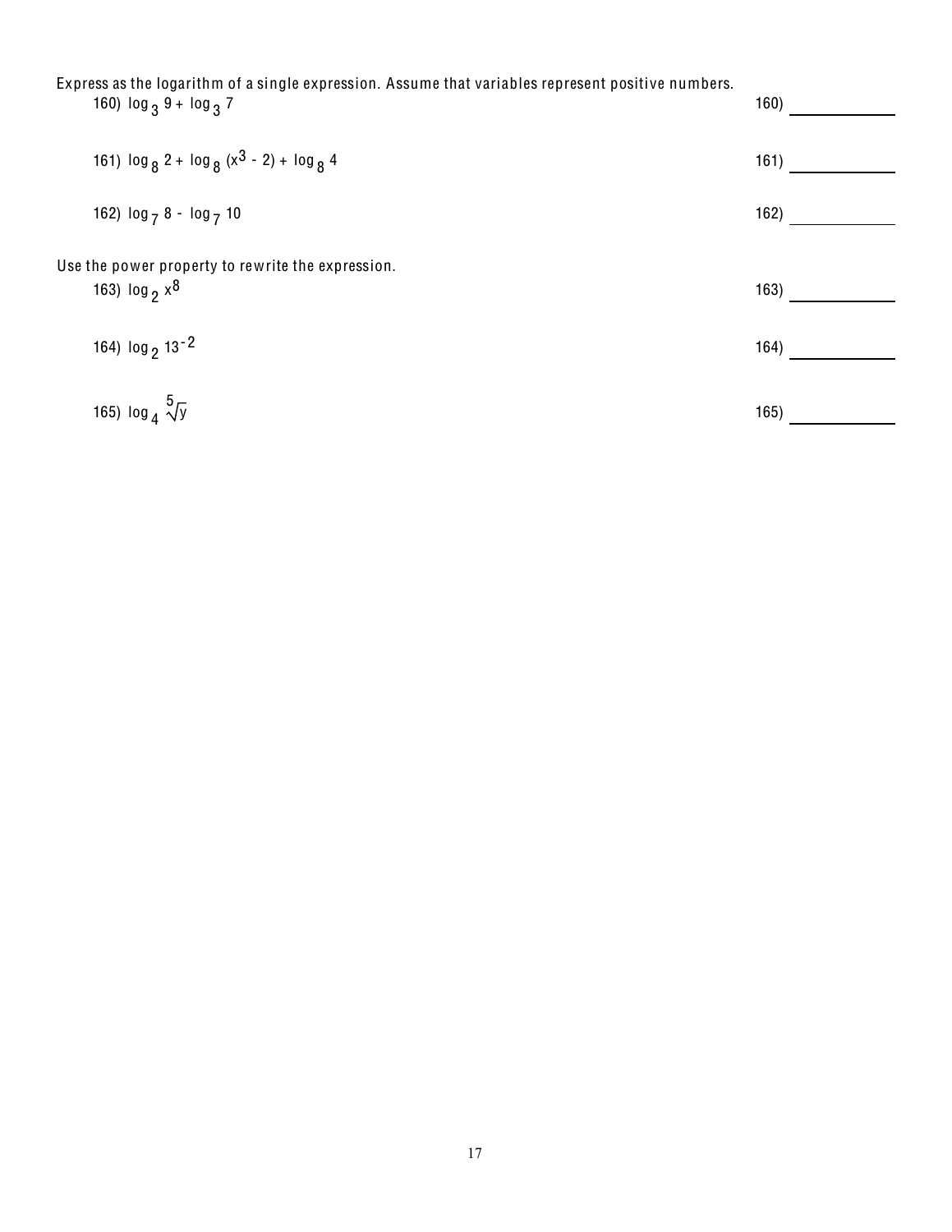Answer Key Testname: COLLEGE ALGEBRA (PHASE III) SUMMER MATH PACKET 2022

| 1)1<br>4)1 | 2) $-\frac{5}{12}$<br>$3) - 13$<br>5) $\frac{108}{31}$                                                           |               |               |                |                                                                       |             |               |                |                         |    |                         |         |               |
|------------|------------------------------------------------------------------------------------------------------------------|---------------|---------------|----------------|-----------------------------------------------------------------------|-------------|---------------|----------------|-------------------------|----|-------------------------|---------|---------------|
|            | $6) -3.6$<br>7) [53, $\infty$ )<br>8) $(-24, \infty)$<br>9) $[3, \infty)$<br>10) [38, $\infty$ )<br>11) $[4, 5]$ |               |               |                |                                                                       |             |               |                |                         |    |                         |         |               |
|            | $-2 - 1$<br>12) [4, 7]                                                                                           | $\mathbf 0$   | $\mathbf{1}$  |                | $\frac{1}{2}$ $\frac{1}{3}$ $\frac{1}{4}$ $\frac{1}{5}$ $\frac{1}{6}$ |             |               | 7              | $\overline{8}$          | 9  | 10                      | 11      | →             |
|            | $\leftarrow$ $\frac{1}{1}$<br>13) $(-\infty, \infty)$                                                            | $\frac{+}{1}$ | $\frac{+}{2}$ |                |                                                                       |             | $\frac{1}{7}$ | $\frac{+}{8}$  | 9                       | 10 | 11                      | +<br>12 | $\rightarrow$ |
|            | $-6$ $-5$ $-4$ $-3$                                                                                              |               |               | $\overline{2}$ | $\mathbf{1}$                                                          | $\mathbf 0$ | i             | $\overline{2}$ | $\overline{\mathbf{3}}$ | 4  | $\overline{\mathbf{5}}$ |         |               |
|            | 14) $\frac{1}{3}$ , $-\frac{8}{3}$                                                                               |               |               |                |                                                                       |             |               |                |                         |    |                         |         |               |
|            | $15) - 8, 0$<br>16) $\frac{3}{4}$ , $\frac{11}{6}$                                                               |               |               |                |                                                                       |             |               |                |                         |    |                         |         |               |
|            | 17) 10, $\frac{2}{5}$                                                                                            |               |               |                |                                                                       |             |               |                |                         |    |                         |         |               |
|            | $18)$ $\left[-\frac{5}{8}, \frac{3}{8}\right]$                                                                   |               |               |                |                                                                       |             |               |                |                         |    |                         |         |               |
|            | ←←<br>0 1 2 3 4 5 6 7 8 9 10 11 12<br>19) $(-\infty, -2] \cup [8, \infty)$                                       |               |               |                |                                                                       |             |               |                |                         |    |                         | 13      |               |
|            |                                                                                                                  |               | 5             |                |                                                                       | 10          | 15            |                |                         | 20 |                         |         |               |
|            | 20) $\frac{1}{4}$ , $-\frac{13}{4}$                                                                              |               |               |                |                                                                       |             |               |                |                         |    |                         |         |               |
|            | 21) $\frac{5}{8}$ , $-\frac{13}{8}$                                                                              |               |               |                |                                                                       |             |               |                |                         |    |                         |         |               |
|            | 22) 2, $-\frac{10}{7}$                                                                                           |               |               |                |                                                                       |             |               |                |                         |    |                         |         |               |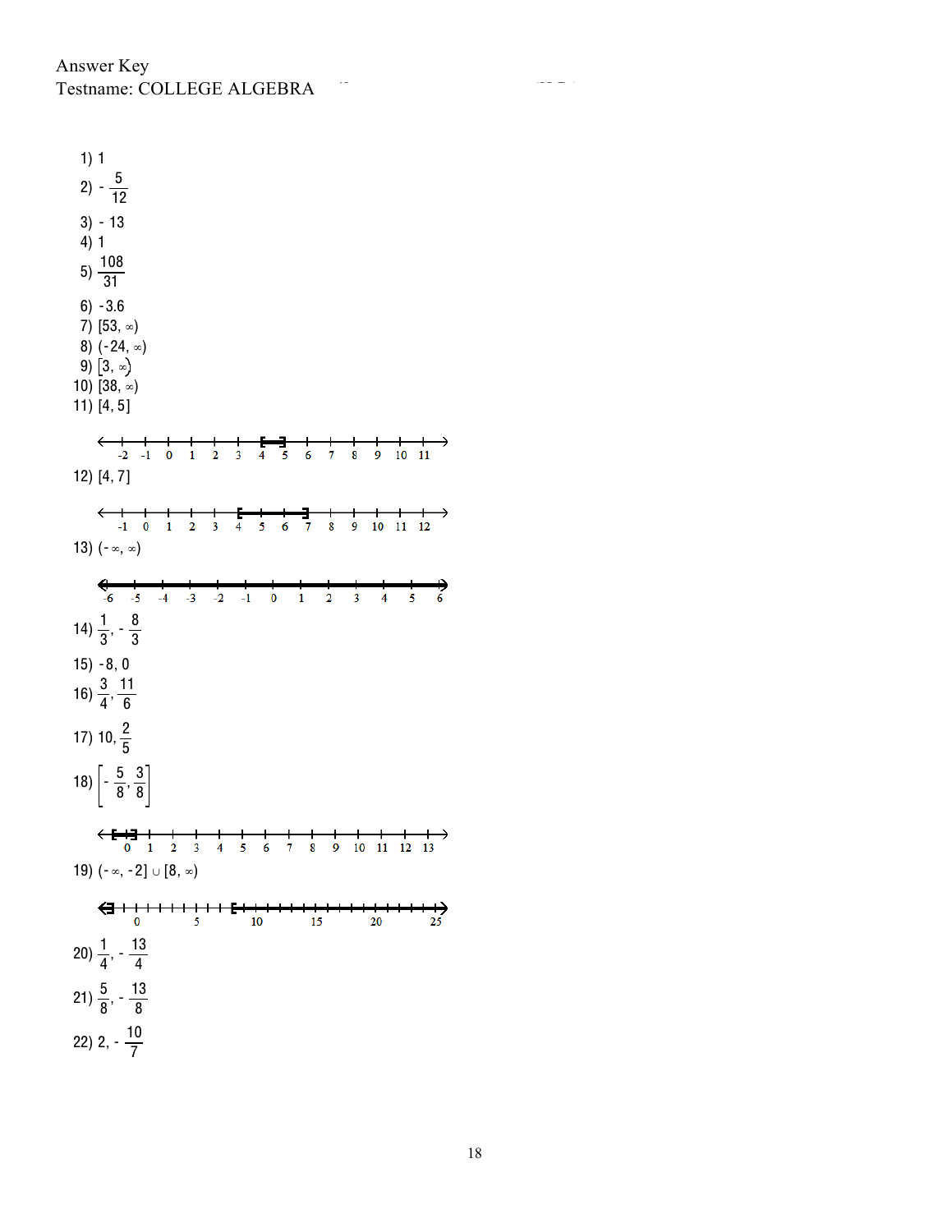Answer Key Testname: COLLEGE ALGEBRA

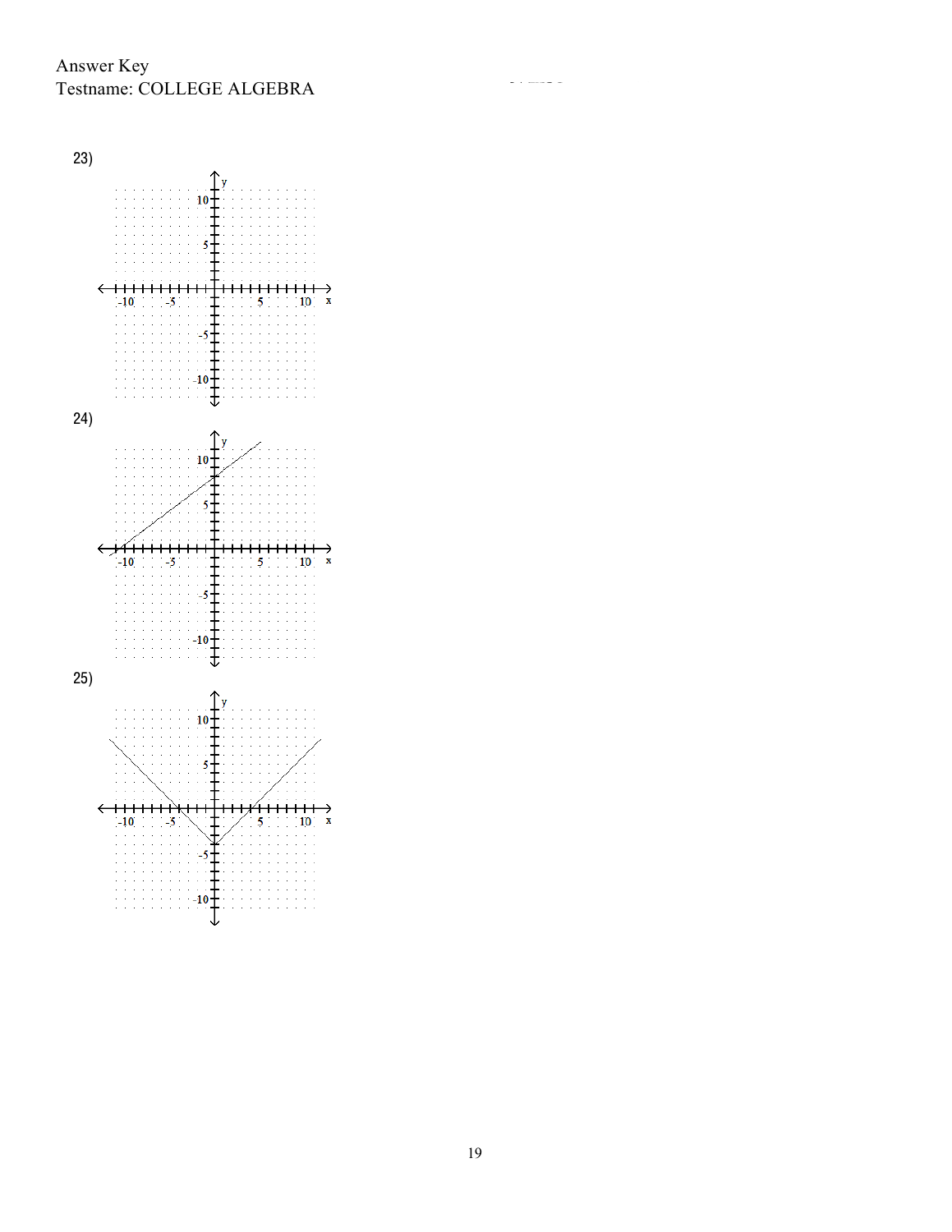Answer Key Testname: COLLEGE ALGEBRA

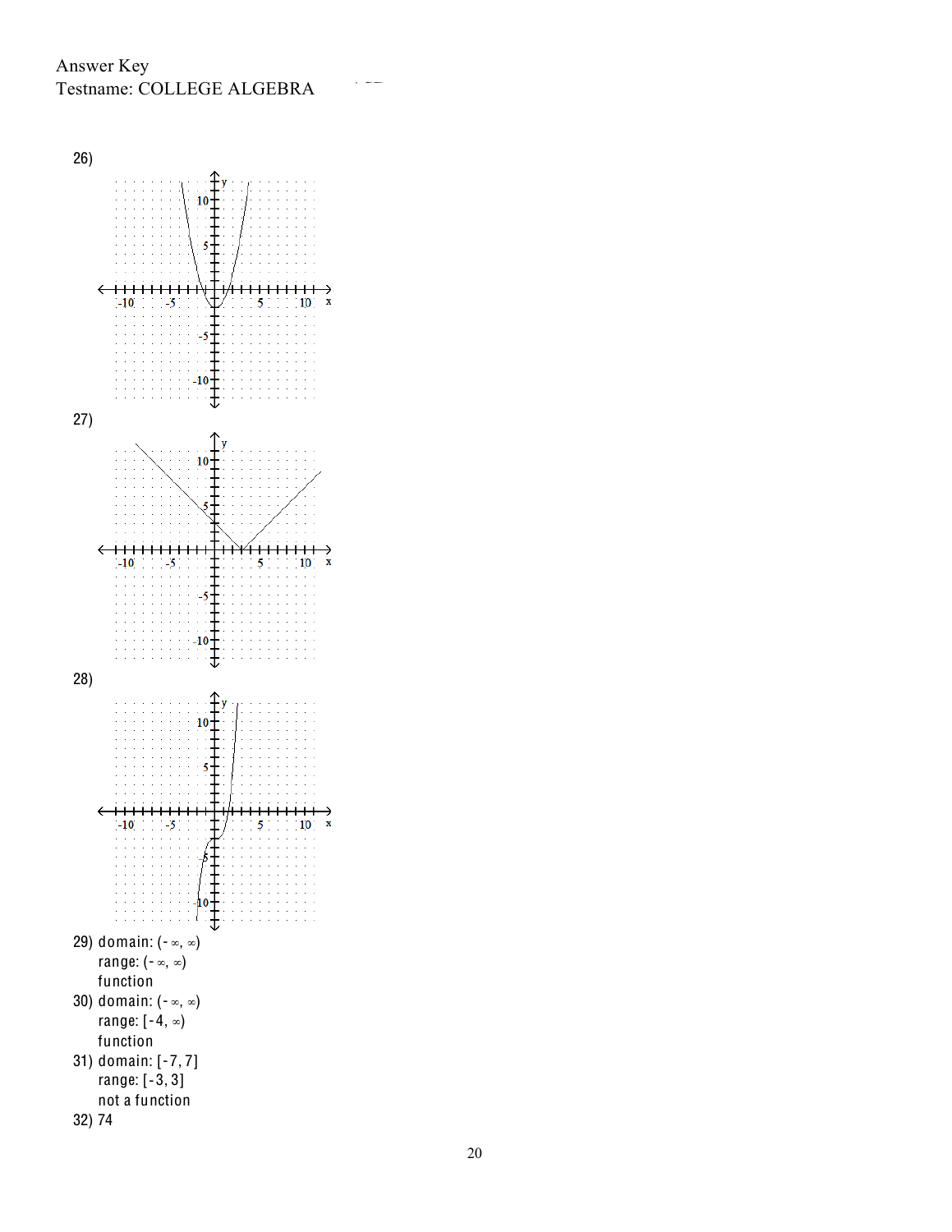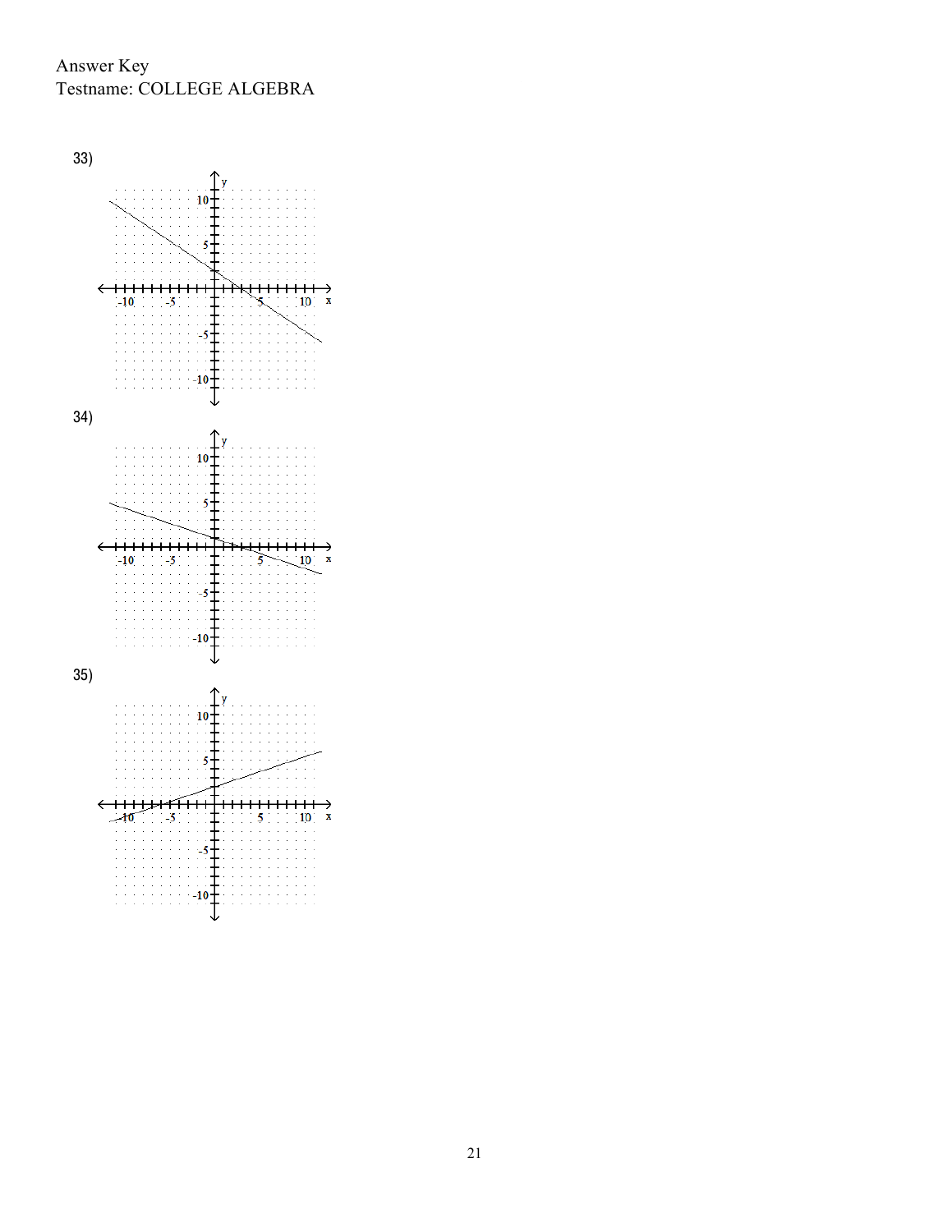Answer Key Testname: COLLEGE ALGEBRA

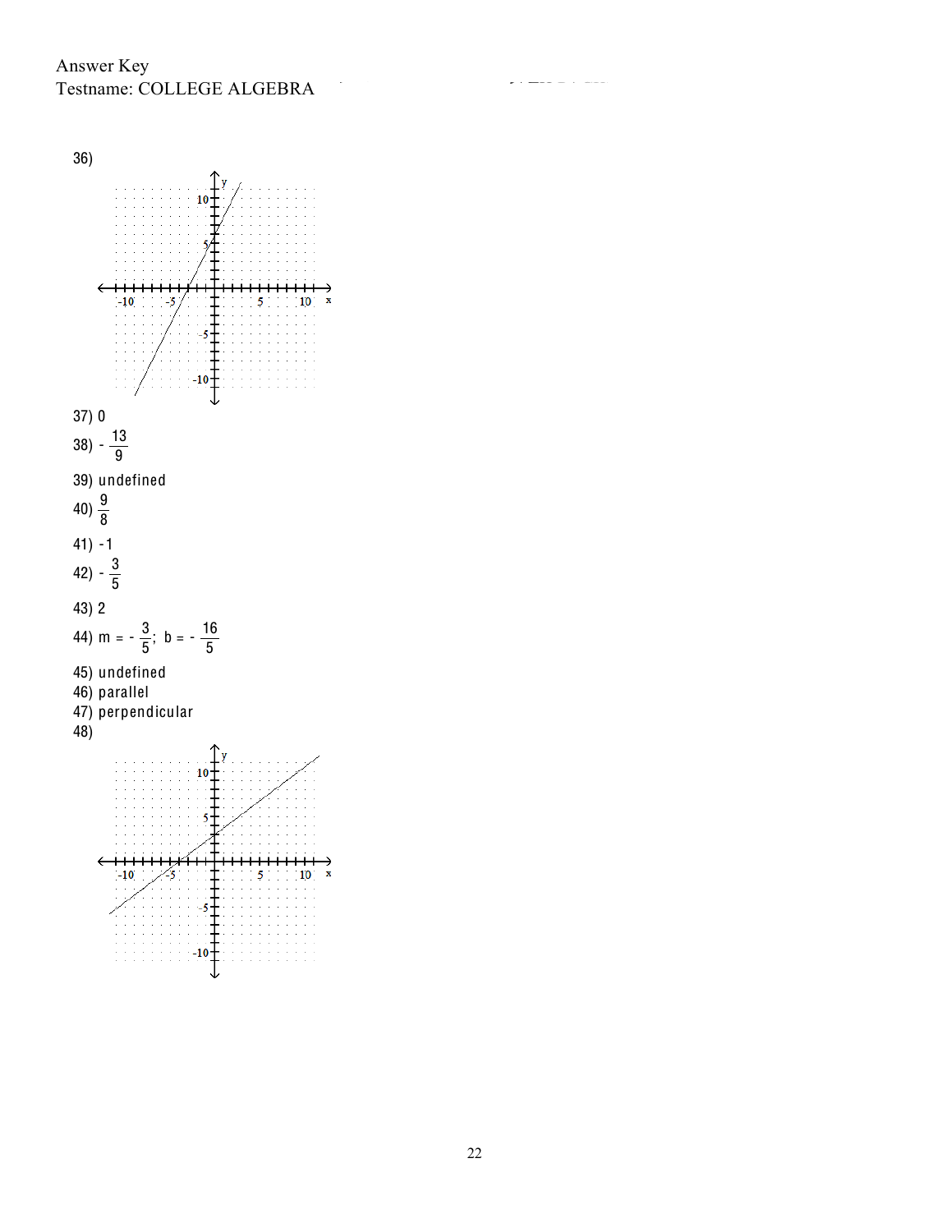Answer Key Testname: COLLEGE ALGEBRA



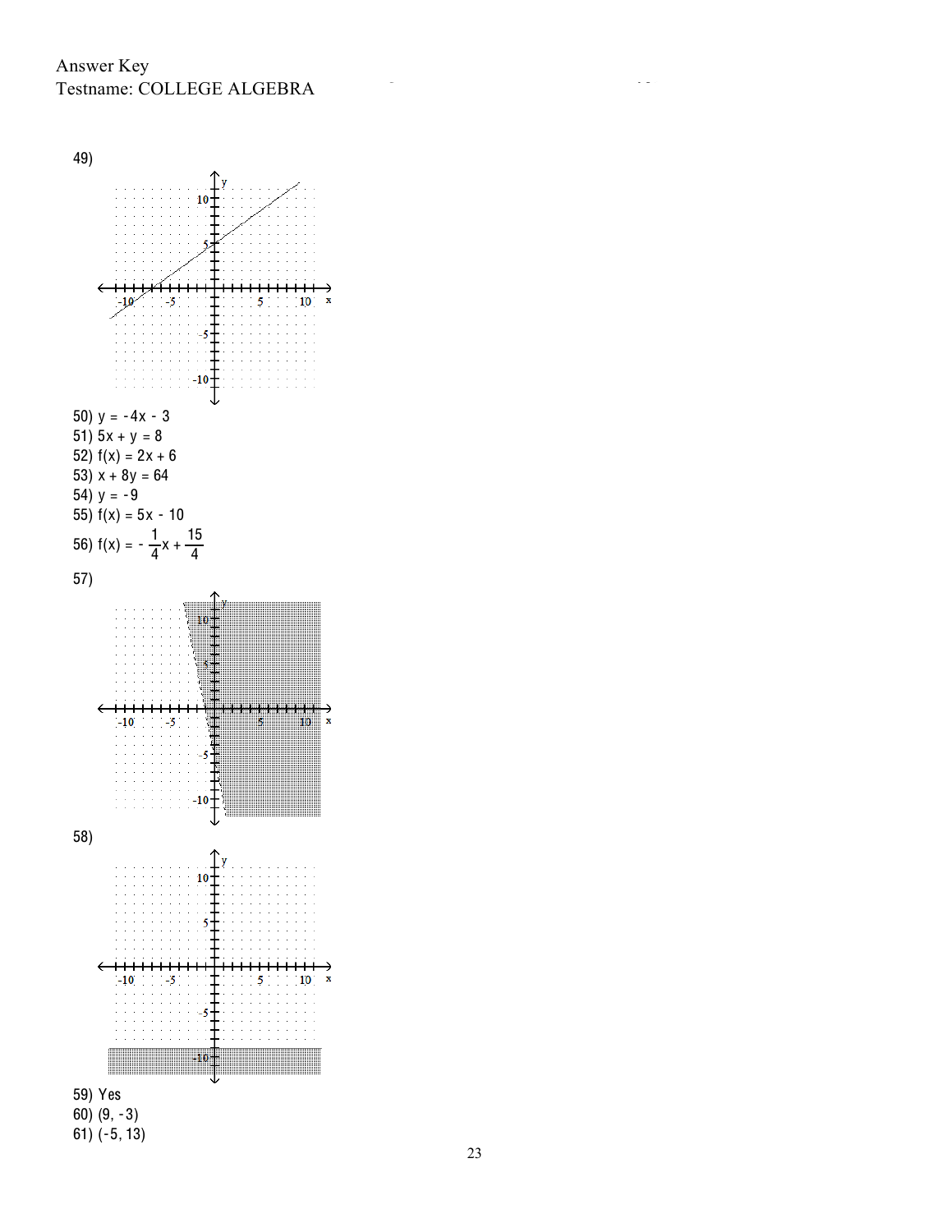Answer Key Testname: COLLEGE ALGEBRA

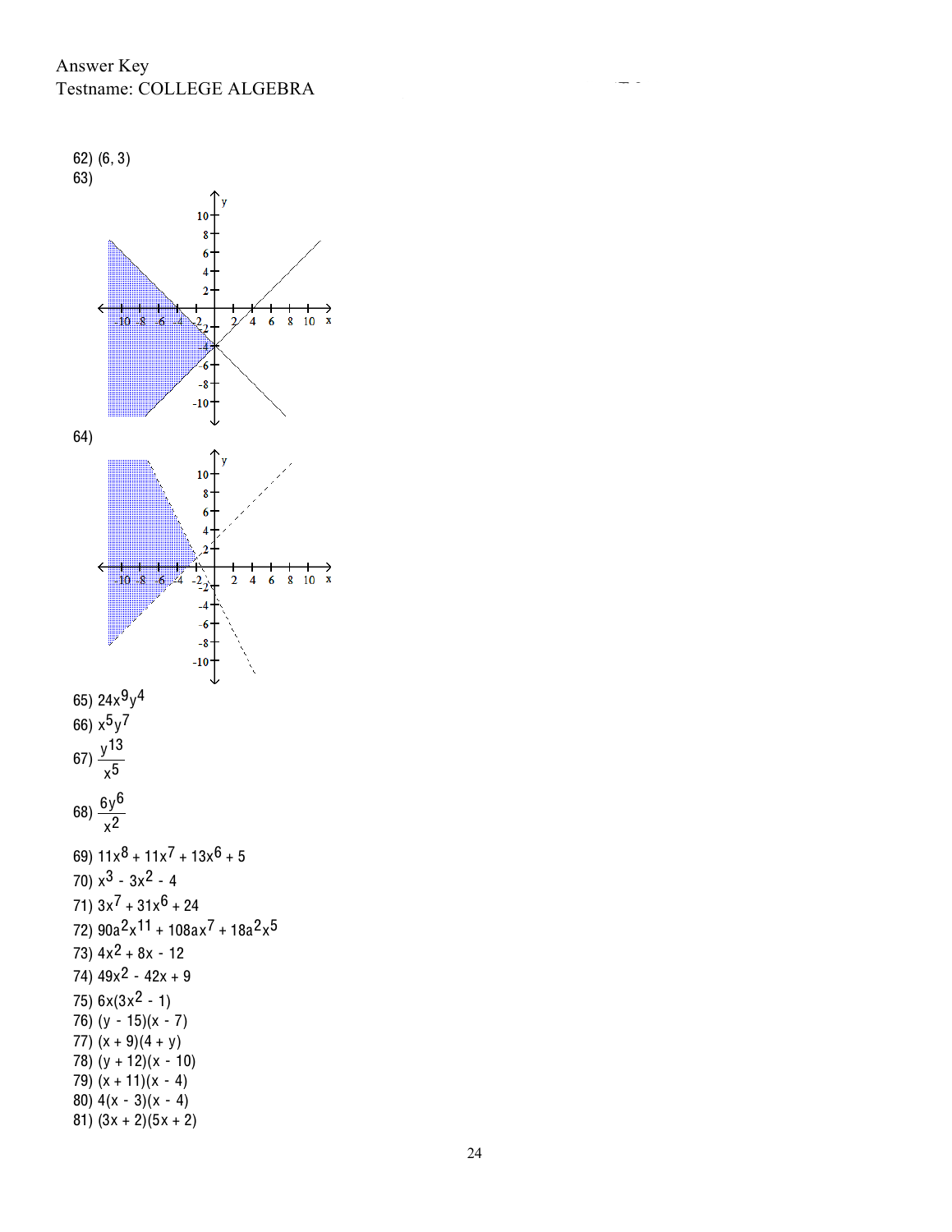82) (5x + 3)(5x - 3) 83)  $\frac{3}{4}$ , -1 84) -9, 0, 9 85) -  $\frac{3}{2}$ 86)  $\{x \mid x \text{ is a real number and } x \neq -7\}$ 87)  $\{x \mid x \text{ is a real number and } x \neq 17, x \neq 1\}$ <sup>88</sup>) - <sup>5</sup> 6 89)  $\frac{7x}{10}$ 90)  $\frac{25}{x - 1}$ 91) 1 <sup>92</sup>) <sup>x</sup> - <sup>5</sup> x - 3 93)  $\frac{10r+9}{r(r+3)}$ 94)  $\frac{-25(b-6)}{b(b+5)(b-5)}$ 95) 5x + 7 +  $\frac{8}{9}$ x 96) -5x2 - 4x - 3 97)  $6x^2 + x - 4 - \frac{4}{6x - 1}$ 98) 10 99) -4, 3 100)  $2x^3$ 101)  $-9x^2$ 102) -3x10y12 103)  $-4x<sup>3</sup>y<sup>2</sup>$ 104)  $\frac{6}{7}$ x8 105) 9 106) 81 107) 7  $\sqrt[4]{x^3}$ 108)  $\frac{1}{16}$ 109) -  $\frac{1}{256}$ 110) x 111) x91/30 112) y1/2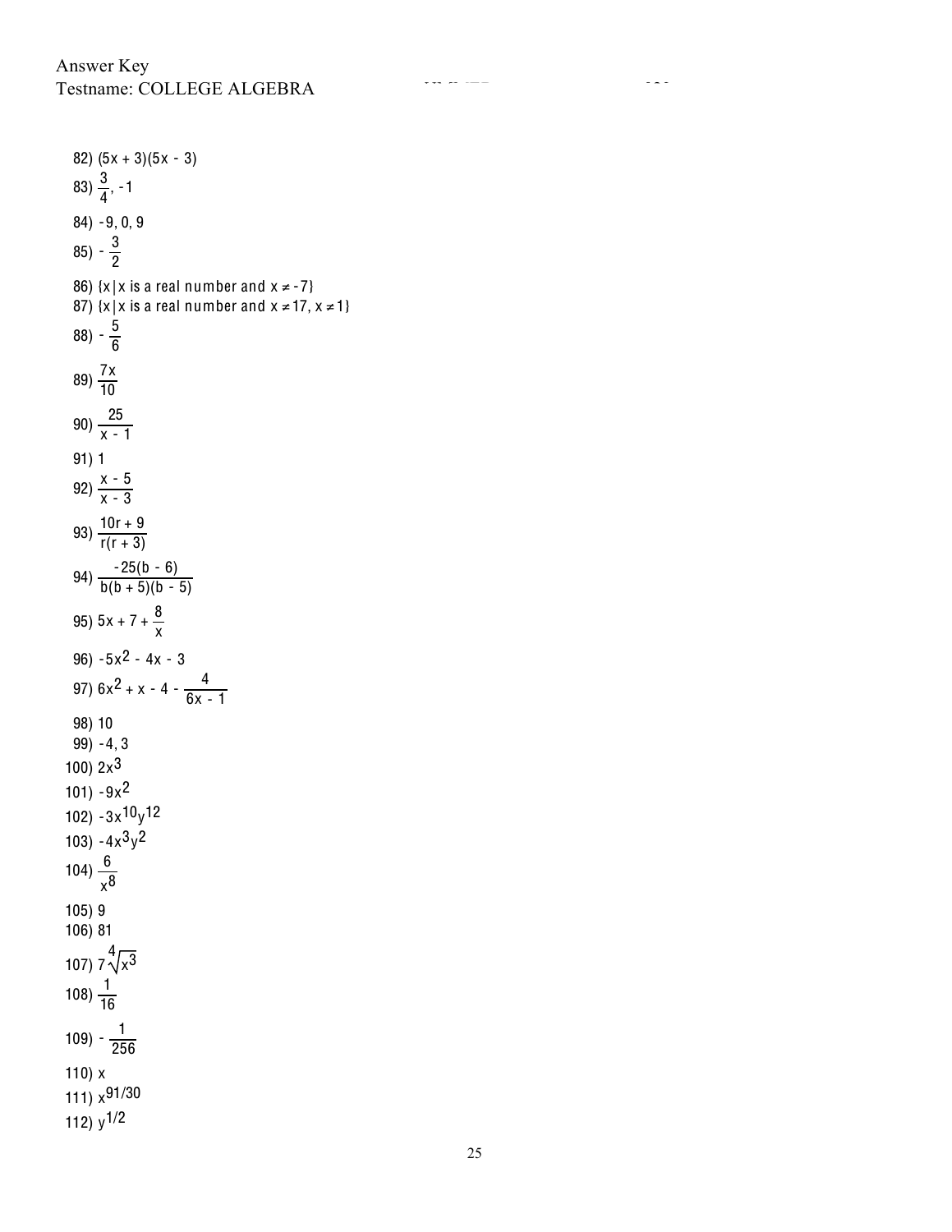113)  $b^2$  $114)40$  $115)5$ 116)  $\frac{\sqrt{3}}{4}$ 117)  $10k^3q^4\sqrt{5k}$ 118)  $4xy\sqrt[3]{xy^2}$ 119)  $4y^4 \sqrt[5]{x^3 y^2}$ <br>120)  $2\sqrt{5}$  units  $121)$  $\left[0, -\frac{7}{2}\right]$ 122) -  $17\sqrt{7}$ 123)  $-67\sqrt{3}$ 124)  $31\sqrt{2}$  in. 125)  $7\sqrt{5} + 7$  $126)3$ 127)  $12 + 2\sqrt{35}$  $128)8$ 129) 27 130)  $\frac{\sqrt{7}}{7}$ 131)  $\frac{5\sqrt{7x}}{x}$ 132)  $\frac{18+3\sqrt{10}}{26}$ 133)  $2\sqrt{42}$  - 13 134)  $\frac{3x}{\sqrt{5xy}}$ 135) 12i 136)  $3i\sqrt{30}$ 137)  $-\sqrt{30}$ 138)  $2\sqrt{2}$ 139) 10 - 4i  $140)0 - 3i$  $141)$  28 + 36i  $142) - 17 + 144i$  $143$ ) 3, -1  $144) - 8 - \sqrt{17} - 8 + \sqrt{17}$  $145 - 4 - 6$ 146) two real solutions 147) one real solution 148) two complex but not real solutions 149)  $5 - 2 = \frac{1}{25}$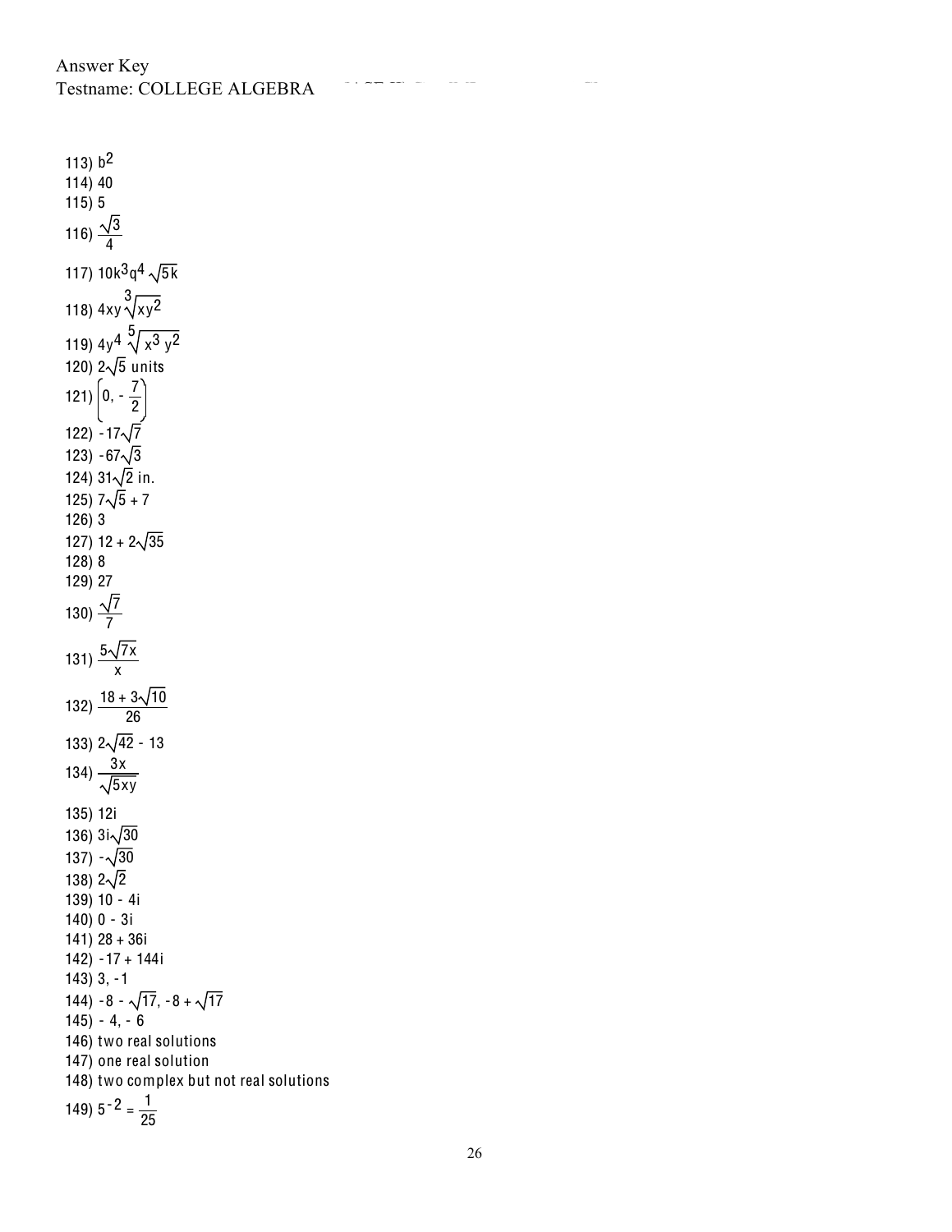150) 7 1  $2 = \sqrt{7}$ 151) log <sub>5</sub> 25 = 2 152)  $\log_5 \frac{1}{125} = -3$ 153) 3 154) -1 155) 13 156) 1 157) -3 158) 2 159)  $\frac{1}{9}$ 160) log <sub>3</sub> 63 161)  $\log_8 (8x^3 - 16)$ 162)  $log_7 \frac{4}{5}$ 5 <sup>163</sup>) <sup>8</sup> log <sup>2</sup> <sup>x</sup> 164) -2 log <sub>2</sub> 13 165)  $\frac{1}{5}$  log <sub>4</sub> y